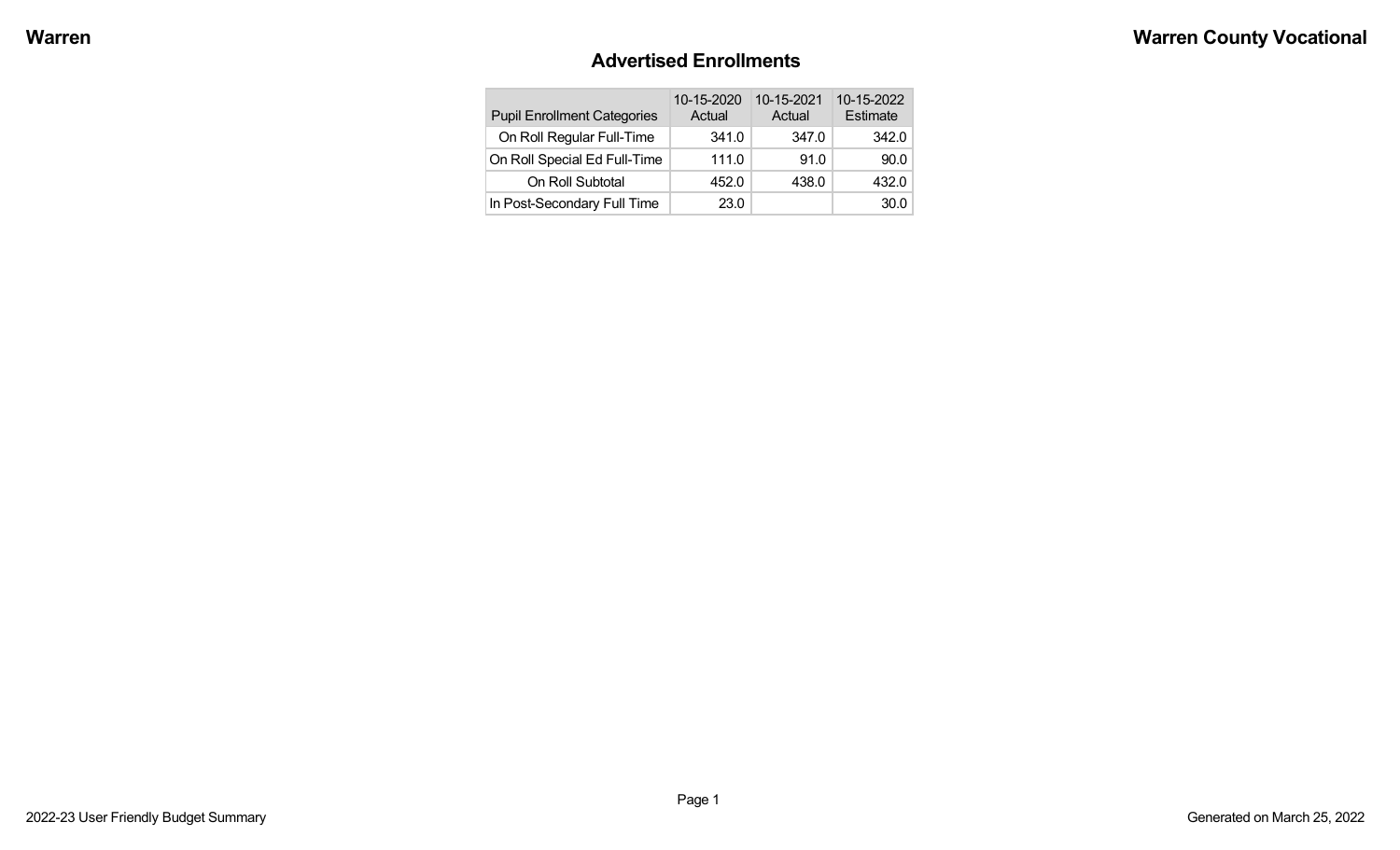#### **Advertised Revenues**

| <b>Budget Category</b>                           | Description                                                | Account      | 2020-21<br>Actual    | 2021-22<br>Revised | 2022-23<br>Proposed |
|--------------------------------------------------|------------------------------------------------------------|--------------|----------------------|--------------------|---------------------|
|                                                  | County Tax Levy                                            | 10-1210      | 4,156,577            | 4,239,708          | 4,366,900           |
|                                                  | <b>Tuition from Local Education Authorities</b>            | 10-1310      | 2,136,180            | 1,491,716          | $\mathbf 0$         |
|                                                  | <b>Other Tuition</b>                                       | 10-1320-1340 | 455,601              | 462,540            | 335,965             |
|                                                  | Transportation Fees from Other Local Education Authorities | 10-1420-1440 | 339,000              | 469,000            | 789,264             |
| <b>General Fund Revenues from Local Sources</b>  | Rents and Royalties                                        | 10-1910      | $\Omega$             | 5,500              | 4,500               |
|                                                  | <b>Unrestricted Miscellaneous Revenues</b>                 | 10-1XXX      | 2,935                | 9,000              | 8,999               |
|                                                  | Interest Earned on Maintenance Reserve                     | 10-1XXX      | $\mathbf{0}$         | 500                | 50                  |
|                                                  | Interest Earned on Capital Reserve Funds                   | 10-1XXX      | 506                  | 1,000              | 500                 |
|                                                  | <b>Total Revenues from Local Sources</b>                   |              | 7,090,799            | 6,678,964          | 5,506,178           |
|                                                  | <b>Categorical Transportation Aid</b>                      | 10-3121      | 212,027              | 212,027            | 212,027             |
| <b>General Fund Revenues from State Sources</b>  | <b>Categorical Special Education Aid</b>                   | 10-3132      | 308,912              | 382,801            | 387,247             |
|                                                  | <b>Equalization Aid</b>                                    | 10-3176      | 2,796,657            | 2,796,657          | 2,947,821           |
|                                                  | <b>Categorical Security Aid</b>                            | 10-3177      | 27,869               | 27,869             | 27,869              |
|                                                  | <b>Total Revenues from State Sources</b>                   |              | 3,345,465            | 3,419,354          | 3,574,964           |
|                                                  | <b>Budgeted Fund Balance-Operating Budget</b>              | 10-303       | 0                    |                    | 1,500,000           |
|                                                  | Withdrawal from Capital Reserve for Local Share            | 10-307       | $\mathbf 0$          | 333,210            | 626,000             |
| <b>General Fund Revenues from Other Sources</b>  | Withdrawal from Maintenance Reserve                        | 10-310       | $\Omega$             | 50,000             | 50,000              |
|                                                  | <b>Adjustment for Prior Year Encumbrances</b>              |              | $\Omega$             | 128,043            | -0                  |
|                                                  | Actual Revenues (Over)/Under Expenditures                  |              | $-1,860,084$         | $\Omega$           | $\Omega$            |
| <b>General Fund Revenues</b>                     | <b>Total Operating Budget</b>                              |              | 8,576,180 10,609,571 |                    | 11,257,142          |
|                                                  | <b>Student Activity Fund Revenue</b>                       | 20-1760      | 37,560               | $\mathbf{0}$       | $\mathbf 0$         |
| Special Revenue Fund Revenues from Local Sources | Scholarship Fund Revenue                                   | 20-1770      | 907                  | $\Omega$           | $\Omega$            |
|                                                  | <b>Other Revenue from Local Sources</b>                    | 20-1XXX      | 4,800                | 4,500              | 4,500               |
|                                                  | <b>Total Revenues from Local Sources</b>                   | 20-1XXX      | 43,267               | 4,500              | 4,500               |
| Special Revenue Fund Revenues from State Sources | <b>Other Restricted Entitlements</b>                       | 20-32XX      | 76,874               | 2,000              | 0                   |
|                                                  | <b>Total Revenues from State Sources</b>                   |              | 76,874               | 2,000              | $\mathbf 0$         |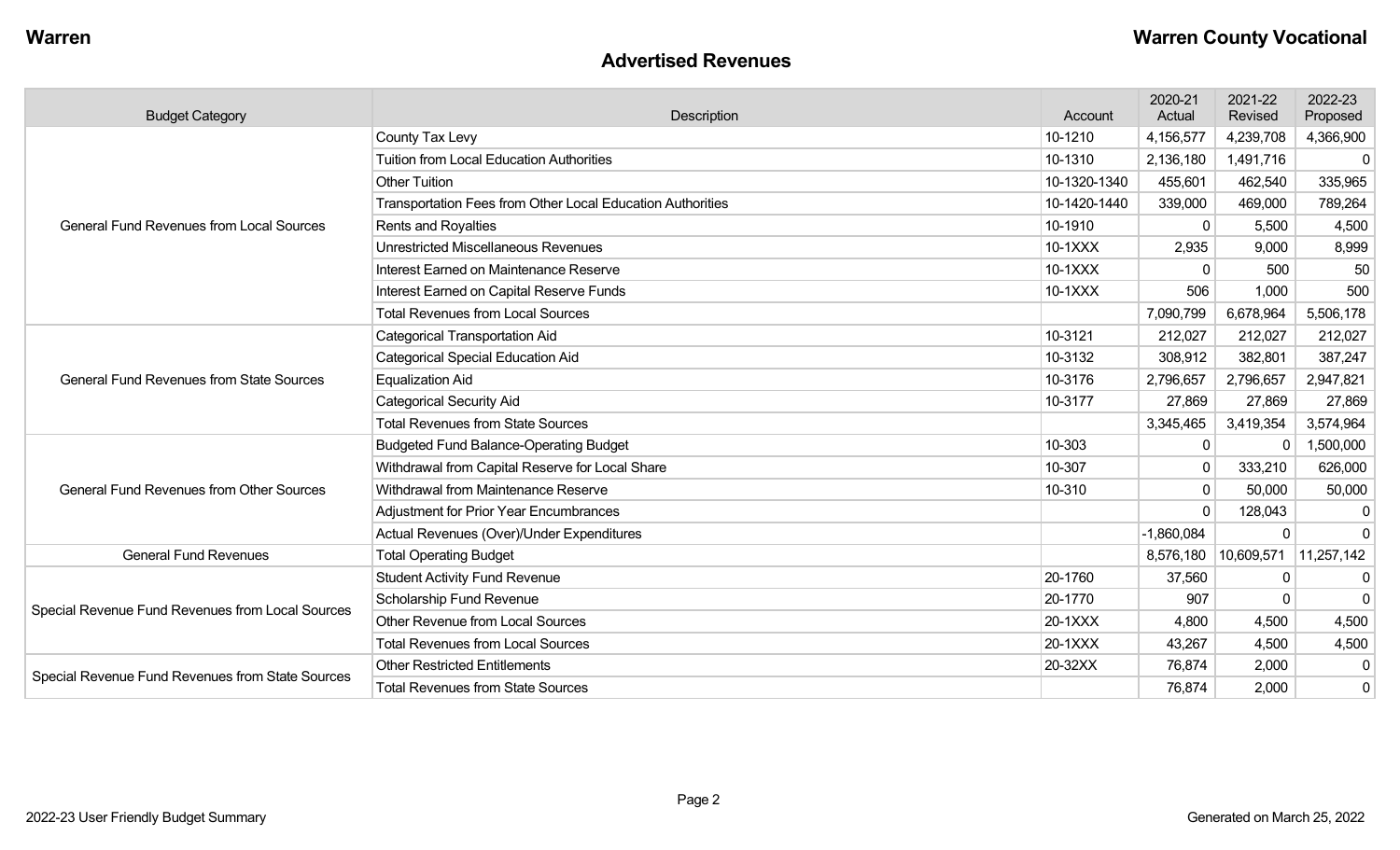#### **Advertised Revenues**

| <b>Budget Category</b>                                | Description                                                                                             | Account      | 2020-21<br>Actual | 2021-22<br>Revised | 2022-23<br>Proposed |
|-------------------------------------------------------|---------------------------------------------------------------------------------------------------------|--------------|-------------------|--------------------|---------------------|
|                                                       | Title I                                                                                                 | 20-4411-4416 | 79,857            | 130,098            | 62,800              |
|                                                       | Title II                                                                                                | 20-4451-4455 | 12,300            | 14,977             | 10,626              |
|                                                       | Title IV                                                                                                | 20-4471-4474 | 10,000            | 13,996             | 8,000               |
|                                                       | <b>ARP-IDEA Basic</b>                                                                                   | 20-4419      | $\Omega$          | 21,332             | $\mathbf 0$         |
|                                                       | IDEA Part B (Handicapped)                                                                               | 20-4420-4429 | 113,815           | 114,934            | 91,947              |
|                                                       | ARP-ESSER Subgrant-Accelerated Learning Coaching and Educator Support Grant                             | 20-4541      | $\Omega$          |                    | 40,000              |
|                                                       | ARP-ESSER Subgrant-Evidence-Based Summer Learning and Enrichment Activities Grant                       | 20-4542      |                   | 0                  | 32,000              |
|                                                       | ARP-ESSER Subgrant-Evidence-Based Comprehensive Beyond the School Day Activities Grant                  | 20-4543      |                   | $\Omega$           | 32,000              |
| Special Revenue Fund Revenues from Federal<br>Sources | ARP-ESSER Subgrant-New Jersey Tiered System of Supports (NJTSS) Mental Health Support Staffing<br>Grant | 20-4544      |                   | $\Omega$           | 36,000              |
|                                                       | <b>Vocational Education</b>                                                                             | 20-4430      | 50,012            | 123,673            | 164,213             |
|                                                       | <b>ARP-ESSER</b>                                                                                        | 20-4540      | $\Omega$          | 647,446            | 307,217             |
|                                                       | <b>CARES Act Education Stabilization Fund</b>                                                           | 20-4530      | 46,043            |                    | 0                   |
|                                                       | <b>CARES-Digital Divide Grant</b>                                                                       | 20-4531      | 25,550            |                    | $\overline{0}$      |
|                                                       | Coronavirus Relief Fund (CRF)                                                                           | 20-4532      | 23,847            |                    | $\overline{0}$      |
|                                                       | <b>CRRSA Act-ESSER II</b>                                                                               | 20-4534      | 178,149           | 286,735            | 0                   |
|                                                       | <b>CRRSA Act-Learning Acceleration Grant</b>                                                            | 20-4535      | $\Omega$          | 28,070             | $\overline{0}$      |
|                                                       | Other                                                                                                   | 20-4XXX      | 37,917            | 30,333             | 24,300              |
|                                                       | <b>CRRSA Act-Mental Health Grant</b>                                                                    | 20-4536      | $\Omega$          | 20,000             | 20,000              |
|                                                       | <b>Total Revenues from Federal Sources</b>                                                              |              | 577,490           | 1,431,594          | 829,103             |
| Special Revenue Fund Revenues                         | <b>Total Grants and Entitlements</b>                                                                    |              | 693,133           | 1,438,094          | 833,603             |
| All Fund Revenues                                     | <b>Total Revenues/Sources</b>                                                                           |              | 9,269,313         | 12,047,665         | 12,090,745          |
| <b>Revenues Net of Transfers</b>                      | <b>Total Revenues/Sources Net of Transfers</b>                                                          |              | 9,269,313         | 12,047,665         | 12,090,745          |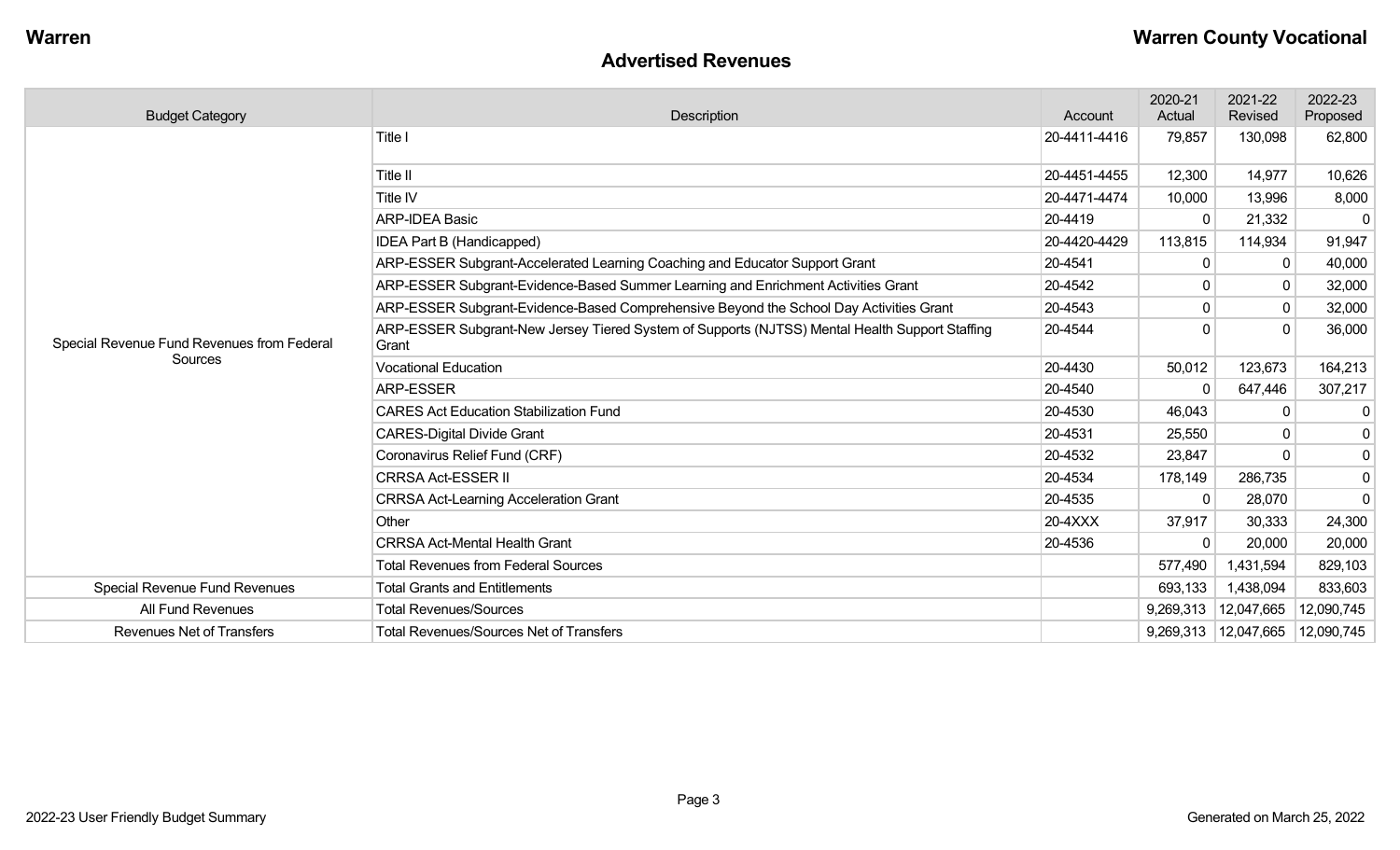# **Advertised Appropriations**

| <b>Budget Category</b>                               | Description                                                             | Account        | 2020-21<br>Actual | 2021-22<br>Revised | 2022-23<br>Proposed |
|------------------------------------------------------|-------------------------------------------------------------------------|----------------|-------------------|--------------------|---------------------|
|                                                      | <b>Regular Programs-Instruction</b>                                     | 11-1XX-100-XXX | ,350,288          | 1,512,838          | 1,632,597           |
|                                                      | <b>Basic Skills/Remedial-Instruction</b>                                | 11-230-100-XXX | 382,986           | 430,875            | 449,537             |
| General Fund Current Expenses for Instruction        | <b>Vocational Programs</b>                                              | 11-3XX-100-XXX | ,203,788          | 1,122,772          | ,268,459            |
|                                                      | School-Sponsored Cocurricular or Extracurricular Activities-Instruction | 11-401-100-XXX | 20,102            | 74,400             | 71,350              |
|                                                      | School-Sponsored Athletics-Instruction                                  | 11-402-100-XXX | 58,175            | 172,480            | 192,158             |
|                                                      | Undistributed Expenditures-Health Services                              | 11-000-213-XXX | 93,461            | 104,438            | 107,994             |
|                                                      | Undistributed Expenditures-Guidance                                     | 11-000-218-XXX | 252,442           | 265,282            | 277,203             |
|                                                      | Undistributed Expenditures-Child Study Teams                            | 11-000-219-XXX | 60,396            | 71,185             | 67,000              |
|                                                      | Undistributed Expenditures-Improvement of Instruction Services          | 11-000-221-XXX | 90,000            | 20,652             | 173,495             |
|                                                      | Undistributed Expenditures-Instructional Staff Training Services        | 11-000-223-XXX | $\mathbf{0}$      | $\Omega$           | 47,500              |
|                                                      | Undistributed Expenditures-Support Services-General Administration      | 11-000-230-XXX | 465,724           | 607,380            | 499,309             |
|                                                      | Undistributed Expenditures-Support Services-School Administration       | 11-000-240-XXX | 336,127           | 393,296            | 359,107             |
| General Fund Current Expenses for Support Services   | <b>Undistributed Expenditures-Central Services</b>                      | 11-000-251-XXX | 337,591           | 390,331            | 392,264             |
|                                                      | Undistributed Expenditures-Administrative InformationTechnology         | 11-000-252-XXX | 235,368           | 342,023            | 331,903             |
|                                                      | Undistributed Expenditures-Operation and Maintenance of Plant Services  | 11-000-26X-XXX | 859,273           | 1,024,450          | 1,044,331           |
|                                                      | Undistributed Expenditures-Student Transportation Services              | 11-000-270-XXX | 782,185           | 920,900            | 932,750             |
|                                                      | Personal Services-Employee Benefits                                     | 11-XXX-XXX-2XX | 1,578,840         | 2,259,515          | 2,356,748           |
|                                                      | Undistributed Expenditures-Food Services                                | 11-000-310-930 | 0                 | 20,000             | $\mathbf 0$         |
|                                                      | <b>Total Undistributed Expenditures</b>                                 |                | 5,091,407         | 6,419,452          | 6,589,604           |
| General Fund Current Expenses for Increased Reserves | Interest Earned on Maintenance Reserve                                  | 10-606         | $\mathbf{0}$      | 500                | 50                  |
| <b>General Fund Current Expenses</b>                 | <b>Total General Current Expense</b>                                    |                | 8,106,746         | 9,733,317          | 10,203,755          |
|                                                      | Equipment                                                               | 12-XXX-XXX-730 | 42,652            | 125,000            | 115,310             |
|                                                      | <b>Facilities Acquisition and Construction Services</b>                 | 12-000-400-XXX | 175,656           | 533,565            | 659,565             |
| <b>Capital Outlay</b>                                | Capital Reserve-Transfer to Capital Projects                            | 12-000-400-931 | 45,000            | $\mathbf{0}$       | <sup>-</sup>        |
|                                                      | Interest Deposit to Capital Reserve                                     | 10-604         | $\Omega$          | 1,000              | 500                 |
|                                                      | <b>Total Capital Outlay</b>                                             |                | 263,308           | 659,565            | 775,375             |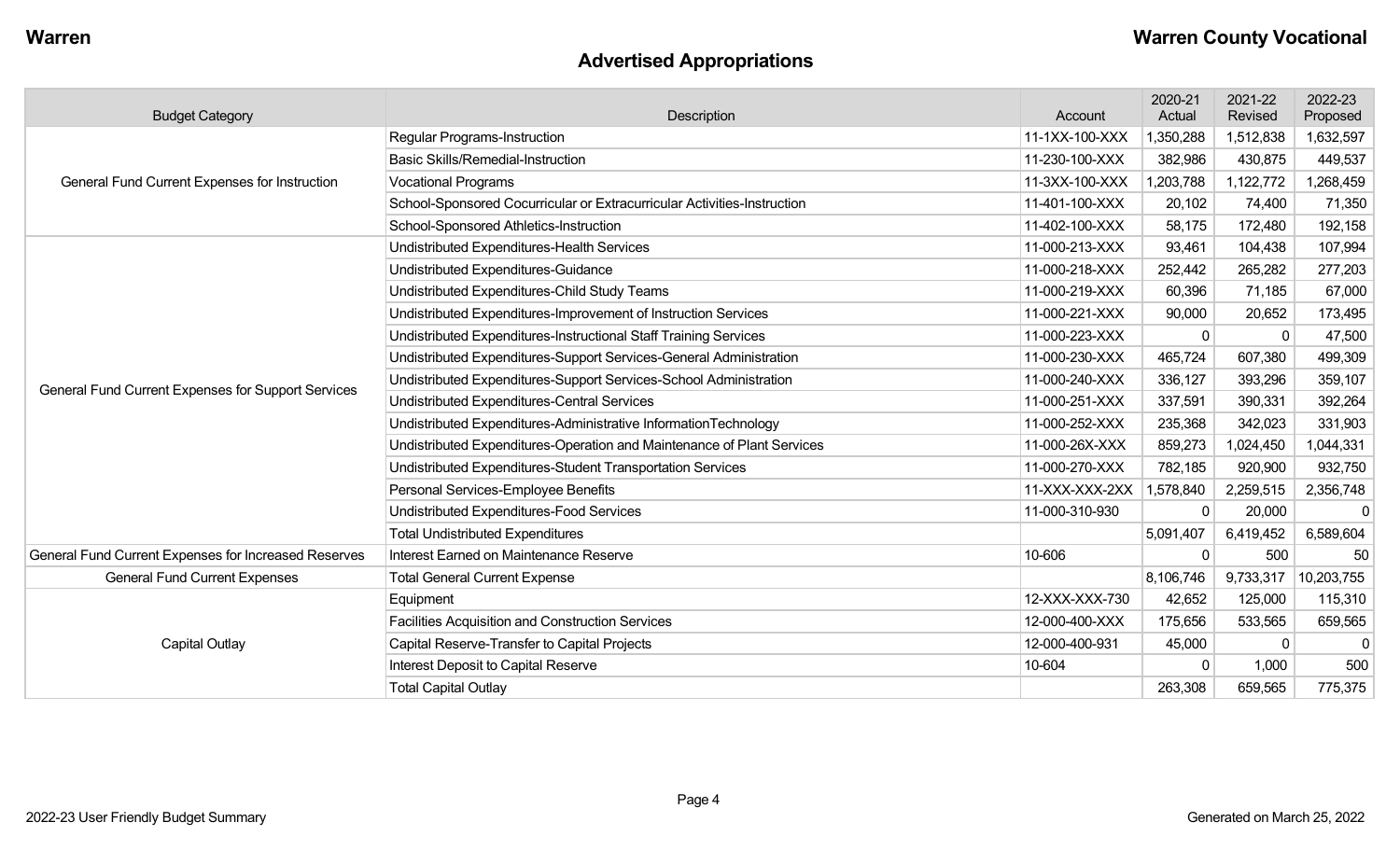# **Advertised Appropriations**

| <b>Budget Category</b>                                       | Description                                                                                                    | Account        | 2020-21<br>Actual | 2021-22<br>Revised                  | 2022-23<br>Proposed |
|--------------------------------------------------------------|----------------------------------------------------------------------------------------------------------------|----------------|-------------------|-------------------------------------|---------------------|
| Special School Expenses for Adult Education                  | Adult Education-Local-Instruction                                                                              | 13-602-100-XXX | $\mathbf{0}$      | 5,040                               | 0                   |
|                                                              | <b>Total Adult Education-Local</b>                                                                             | 13-602-X00-XXX | $\Omega$          | 5,040                               | $\Omega$            |
| <b>Special School Expenses</b>                               | <b>Total Special Schools</b><br>13-XXX-XXX-XXX                                                                 |                | 206,126           | 216,689                             | 278,012             |
| <b>General Fund Expenses and Transfers</b>                   | <b>General Fund Grand Total</b>                                                                                |                |                   | 8,576,180   10,609,571   11,257,142 |                     |
| Special Revenue Fund Expenses for Grants and<br>Entitlements | <b>Local Projects</b>                                                                                          | 20-XXX-XXX-XXX | 4,800             | 4,500                               | 4,500               |
| Special Revenue Fund Expenses for Other State<br>Projects    | <b>Vocational Education</b>                                                                                    | 20-XXX-XXX-XXX | 76,874            | $\Omega$                            | $\Omega$            |
|                                                              | Other                                                                                                          | 20-XXX-XXX-XXX | 0                 | 2,000                               | $\mathbf 0$         |
| Special Revenue Fund Expenses for State Projects             | <b>Total State Projects</b>                                                                                    | 20-XXX-XXX-XXX | 76,874            | 2,000                               | $\mathbf 0$         |
|                                                              | Title I                                                                                                        | 20-XXX-XXX-XXX | 79,857            | 130,098                             | 62,800              |
|                                                              | Title II                                                                                                       | 20-XXX-XXX-XXX | 12,300            | 14,977                              | 10,626              |
|                                                              | Title IV                                                                                                       | 20-XXX-XXX-XXX | 10,000            | 13,996                              | 8,000               |
|                                                              | <b>IDEA Part B (Handicapped)</b>                                                                               | 20-XXX-XXX-XXX | 113,815           | 114,934                             | 91,947              |
|                                                              | <b>Vocational Education</b>                                                                                    | 20-XXX-XXX-XXX | 50,012            | 123,673                             | 164,213             |
|                                                              | <b>ARP-IDEA Basic Grant Program</b>                                                                            | 20-223-xxx-xxx | $\Omega$          | 21,332                              | $\mathbf 0$         |
|                                                              | <b>CARES Act Education Stabilization Fund</b>                                                                  | 20-477-XXX-XXX | 46,043            | $\Omega$                            | $\mathbf 0$         |
|                                                              | Other                                                                                                          | 20-XXX-XXX-XXX | 37,917            | 30,333                              | 24,300              |
|                                                              | Bridging the Digital Divide Program                                                                            | 20-478-XXX-XXX | 25,550            | $\mathbf{0}$                        | 0                   |
| Special Revenue Fund Expenses for Federal Projects           | Coronavirus Relief Fund (CRF) Grant Program                                                                    | 20-479-XXX-XXX | 23,847            | $\Omega$                            | $\mathbf 0$         |
|                                                              | CRRSA Act-ESSER II Grant Program                                                                               | 20-483-xxx-xxx | 178,149           | 286,735                             | $\mathbf{0}$        |
|                                                              | <b>CRRSA Act-Learning Acceleration Grant Program</b>                                                           | 20-484-xxx-xxx | $\mathbf 0$       | 28,070                              | $\mathbf 0$         |
|                                                              | CRRSA Act-Mental Health Grant Program                                                                          | 20-485-xxx-xxx | $\mathbf 0$       | 20,000                              | 20,000              |
|                                                              | <b>ARP-ESSER Grant Program</b>                                                                                 | 20-487-xxx-xxx | $\mathbf{0}$      | 647,446                             | 307,217             |
|                                                              | ARP-ESSER Subgrant Accelerated Learning Coaching and Educator Support Grant                                    | 20-488-xxx-xxx | $\mathbf 0$       | $\Omega$                            | 40,000              |
|                                                              | ARP-ESSER Subgrant Evidence-Based Summer Learning and Enrichment Activities Grant                              | 20-489-xxx-xxx | $\mathbf{0}$      | $\Omega$                            | 32,000              |
|                                                              | ARP-ESSER Subgrant Evidence-Based Comprehensive Beyond the School Day Activities Grant                         | 20-490-xxx-xxx | $\mathbf{0}$      | $\Omega$                            | 32,000              |
|                                                              | ARP-ESSER Subgrant New Jersey Tiered System of Supports (NJTSS) Mental Health Support<br><b>Staffing Grant</b> | 20-491-xxx-xxx | $\Omega$          |                                     | 36,000              |
|                                                              | <b>Total Federal Projects</b>                                                                                  | 20-XXX-XXX-XXX | 577,490           | 1,431,594                           | 829,103             |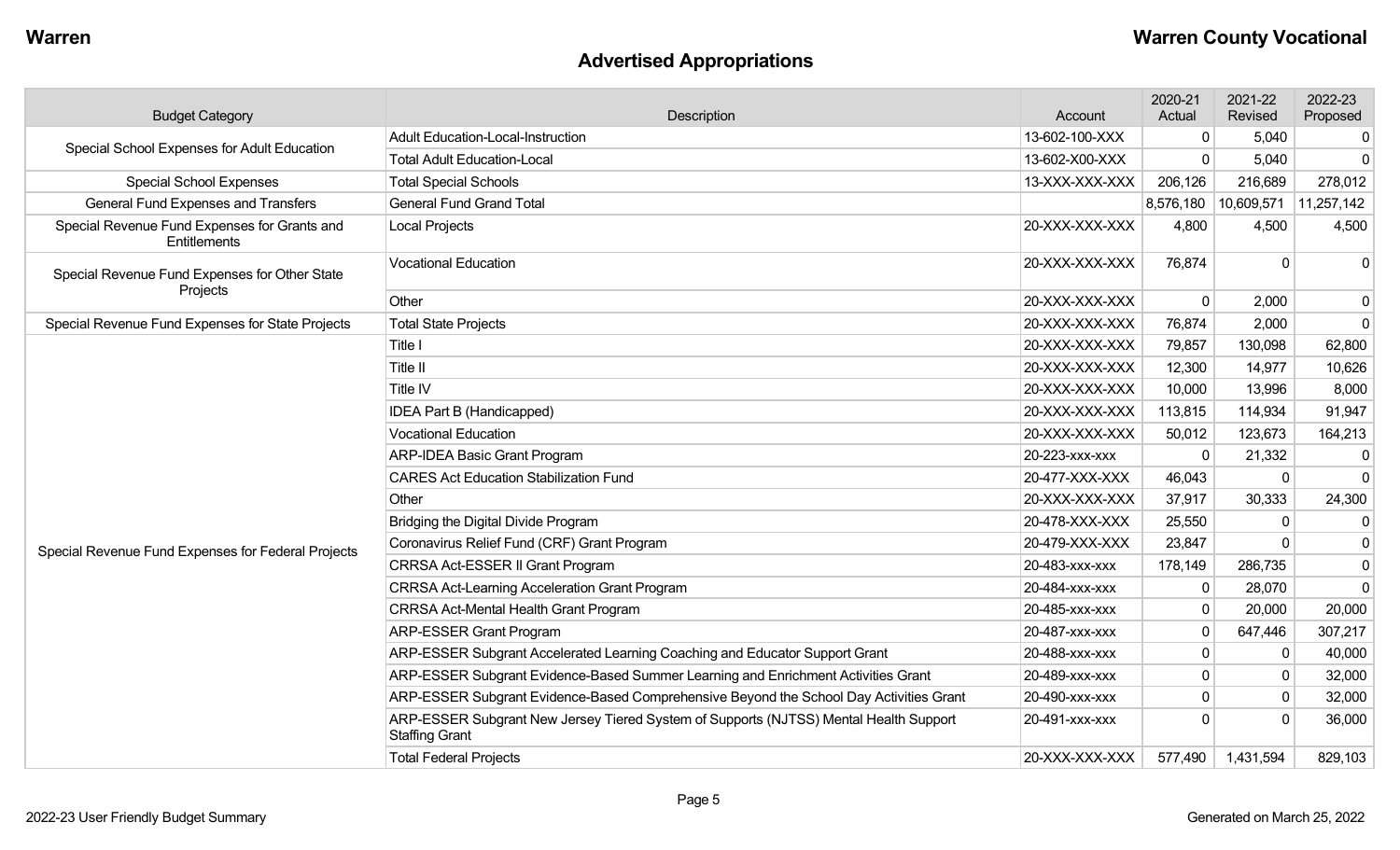# **Advertised Appropriations**

| <b>Budget Category</b>           | Description                         | Account | 2020-21<br>Actual | 2021-22<br>Revised                  | 2022-23<br>Proposed                        |
|----------------------------------|-------------------------------------|---------|-------------------|-------------------------------------|--------------------------------------------|
| Special Revenue Fund Expenses    | Total Special Revenue Funds         |         | 693,133           | 1,438,094                           | 833,603                                    |
| All Fund Expenses                | Total Expenditures/Appropriations   |         |                   |                                     | $ 9,269,313 \t  12,047,665 \t  12,090,745$ |
| <b>Expenses Net of Transfers</b> | Total Expenditures Net of Transfers |         |                   | 9,269,313   12,047,665   12,090,745 |                                            |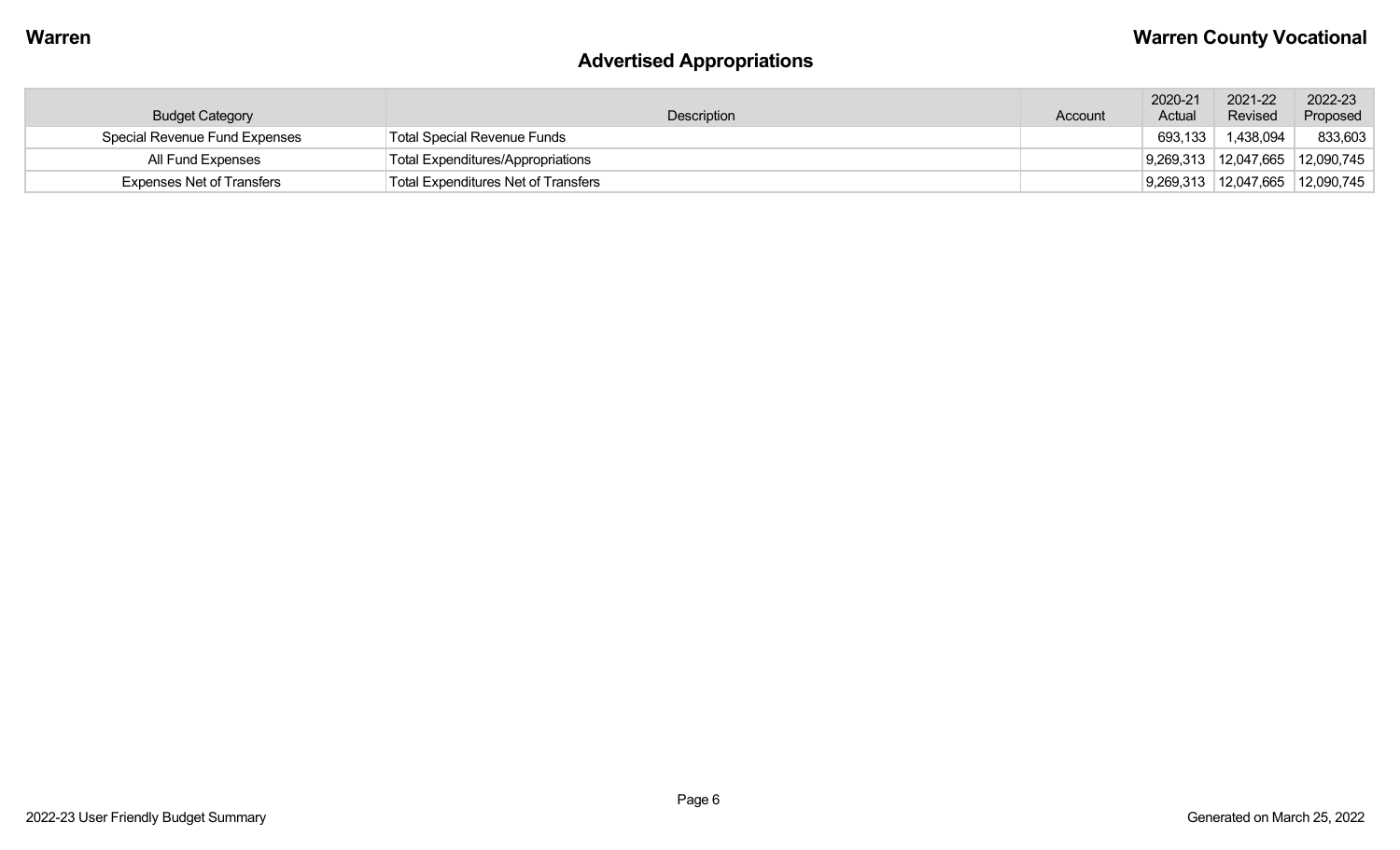# **Advertised Recapitulation of Balances**

| <b>Fund Balance Category</b>                   | <b>Budget Category</b>                                           | Audited<br><b>Balance</b><br>06/30/2020 | Audited<br><b>Balance</b><br>06/30/2021 | Estimated<br><b>Balance</b><br>06/30/2022 | Estimated<br><b>Balance</b><br>06/30/2023 |
|------------------------------------------------|------------------------------------------------------------------|-----------------------------------------|-----------------------------------------|-------------------------------------------|-------------------------------------------|
| Unrestricted                                   | <b>General Operating Budget</b>                                  | 597,750                                 | 514,571                                 | 514,571                                   | 514,571                                   |
|                                                | Repayment of Debt                                                |                                         | $\mathbf{0}$                            |                                           |                                           |
|                                                | Capital Reserve                                                  | 2,111,042                               | 2,566,412                               | 2,234,202                                 | 1,608,702                                 |
|                                                | <b>Adult Education Programs</b>                                  | 0                                       | 0                                       |                                           | 0                                         |
|                                                | Maintenance Reserve                                              | 100,000                                 | 100,000                                 | 50,500                                    | 550                                       |
|                                                | Legal Reserve                                                    | 0                                       | 1,500,000                               | 1,500,000                                 | 0                                         |
| <b>Restricted for General Operating Budget</b> | Unemployment Fund                                                | 42,713                                  | 53,398                                  | 53,398                                    | 53,398                                    |
|                                                | <b>Tuition Reserve</b>                                           |                                         | 0                                       |                                           |                                           |
|                                                | <b>Current Expense Emergency Reserve</b>                         | 0                                       | $\mathbf{0}$                            |                                           |                                           |
|                                                | Impact Aid Reserve for General Expenses (Sections 8002 and 8003) | 0                                       | 0                                       |                                           |                                           |
|                                                | Impact Aid Reserve for Capital Expenses (Sections 8007 and 8008) | 0                                       | 0                                       |                                           |                                           |
|                                                | <b>Student Activity Fund</b>                                     | 90,806                                  | 94,397                                  | 94,397                                    | 94,397                                    |
| Restricted for Special Revenue Fund            | Scholarship Fund                                                 | 679                                     | 1,586                                   | 1,586                                     | 1,586                                     |
| Restricted for Repayment of Debt               | Restricted for Repayment of Debt                                 | 0                                       | 0                                       |                                           |                                           |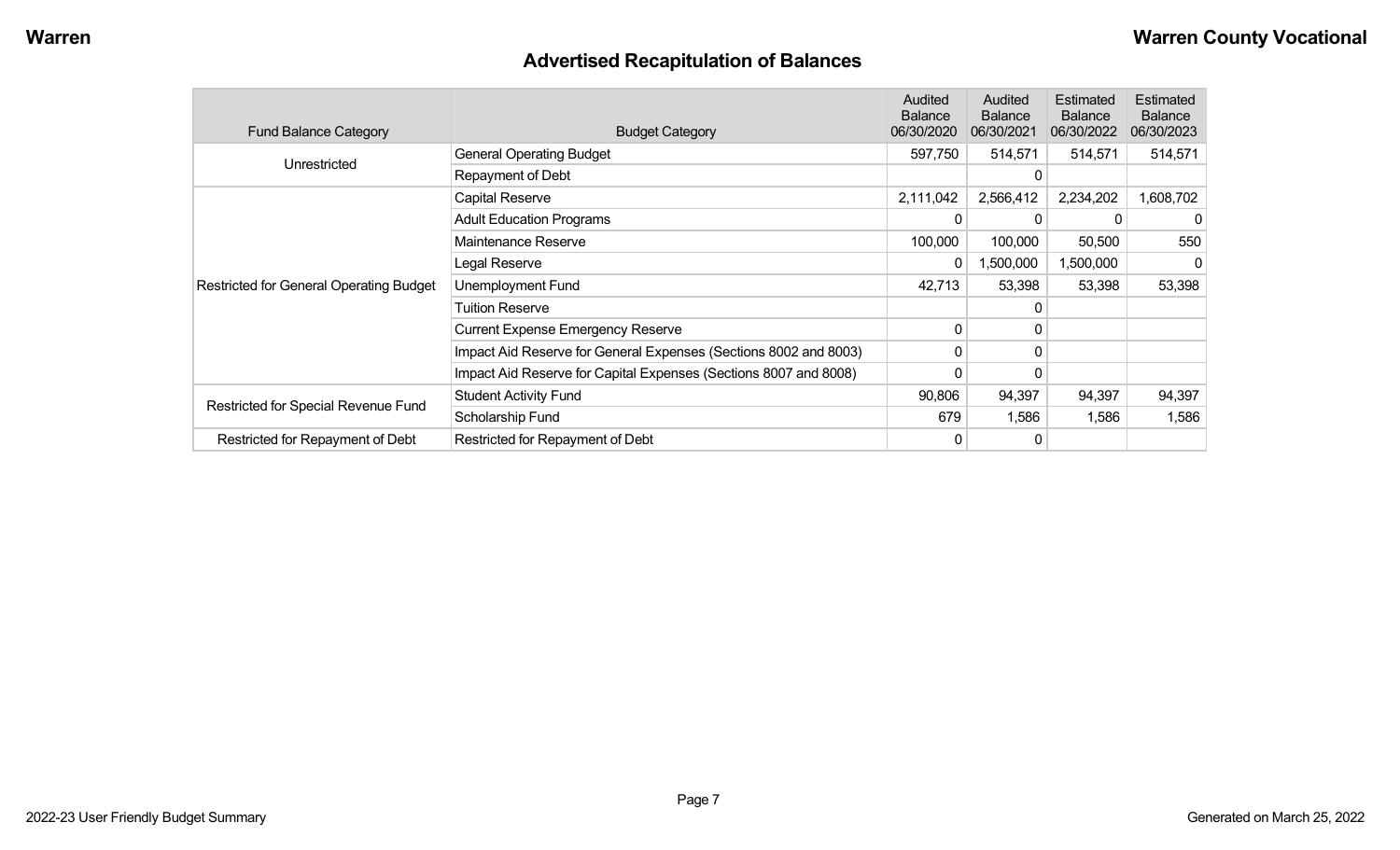#### **Advertised Per Pupil Cost Calculations**

| Per Pupil Cost Calculations                       | 2019-20<br><b>Actual Costs</b> | 2020-21<br><b>Actual Costs</b> | 2021-22<br><b>Original Budget</b> | 2021-22<br><b>Revised Budget</b> | 2022-23<br><b>Proposed Budget</b> |
|---------------------------------------------------|--------------------------------|--------------------------------|-----------------------------------|----------------------------------|-----------------------------------|
| <b>Total Budgetary Comparative Per Pupil Cost</b> | \$16,914                       | \$16,822                       | \$18,955                          | \$20,602                         | \$20,669                          |
| <b>Total Classroom Instruction</b>                | \$9,337                        | \$9,205                        | \$9,726                           | \$10,488                         | \$10,961                          |
| <b>Classroom-Salaries and Benefits</b>            | \$8,981                        | \$8,842                        | \$9,242                           | \$9,895                          | \$10,248                          |
| Classroom-General Supplies and Textbooks          | \$346                          | \$361                          | \$472                             | \$569                            | \$677                             |
| <b>Classroom-Purchased Services</b>               | \$10                           | \$2                            | \$12                              | \$25                             | \$36                              |
| <b>Total Support Services</b>                     | \$1,323                        | \$1,423                        | \$1,619                           | \$1,419                          | \$1,918                           |
| <b>Support Services-Salaries and Benefits</b>     | \$1,150                        | \$1,272                        | \$1,426                           | \$1,201                          | \$1,521                           |
| <b>Total Administrative Costs</b>                 | \$3,411                        | \$3,715                        | \$4,234                           | \$5,019                          | \$4,296                           |
| <b>Administration Salaries and Benefits</b>       | \$2,434                        | \$2,606                        | \$2,966                           | \$3,500                          | \$2,872                           |
| Total Operations and Maintenance of Plant         | \$2,424                        | \$2,264                        | \$2,680                           | \$2,911                          | \$2,761                           |
| Operations and Maintenance-Salaries and Benefits  | \$1,559                        | \$1,394                        | \$1,775                           | \$1,883                          | \$1,652                           |
| <b>Board Contribution to Food Services</b>        | \$0                            | \$0                            | \$43                              | \$46                             | \$0                               |
| <b>Total Extracurricular Costs</b>                | \$417                          | \$215                          | \$641                             | \$700                            | \$719                             |
| <b>Total Equipment Costs</b>                      | \$52                           | \$95                           | \$267                             | \$285                            | \$250                             |
| Legal Costs                                       | \$43                           | \$33                           | \$64                              | \$69                             | \$63                              |
| Employee Benefits as a percentage of salaries*    | 37.41%                         | 32.81%                         | 43.67%                            | 43.59%                           | 43.50%                            |

\*Does not include pension and social security paid by the State on-behalf of the district.

\*\*Federal and State funds in the blended resource school-based budgets.

The information presented in columns 1 through 3 as well as the related descriptions of the per pupil cost calculations are contained in the Taxpayers' Guide to Education Spending and can be found on the Department of Education's Internet website: http://www.state.nj.us/education/guide/. This publication is also available in the board office and public libraries. The same calculations were performed using the 2021-22 revised appropriations and the 2022-23 budgeted appropriations presented in this advertised budget. Total Budgetary Comparative Per Pupil Cost is defined as current expense exclusive of tuition expenditures, transportation, residential costs, and judgments against the school district. For all years it also includes the restricted entitlement aids. With the exception of Total Equipment Cost, each of the other per pupil cost calculations presented is a component of the total comparative per pupil cost, although all components are not shown.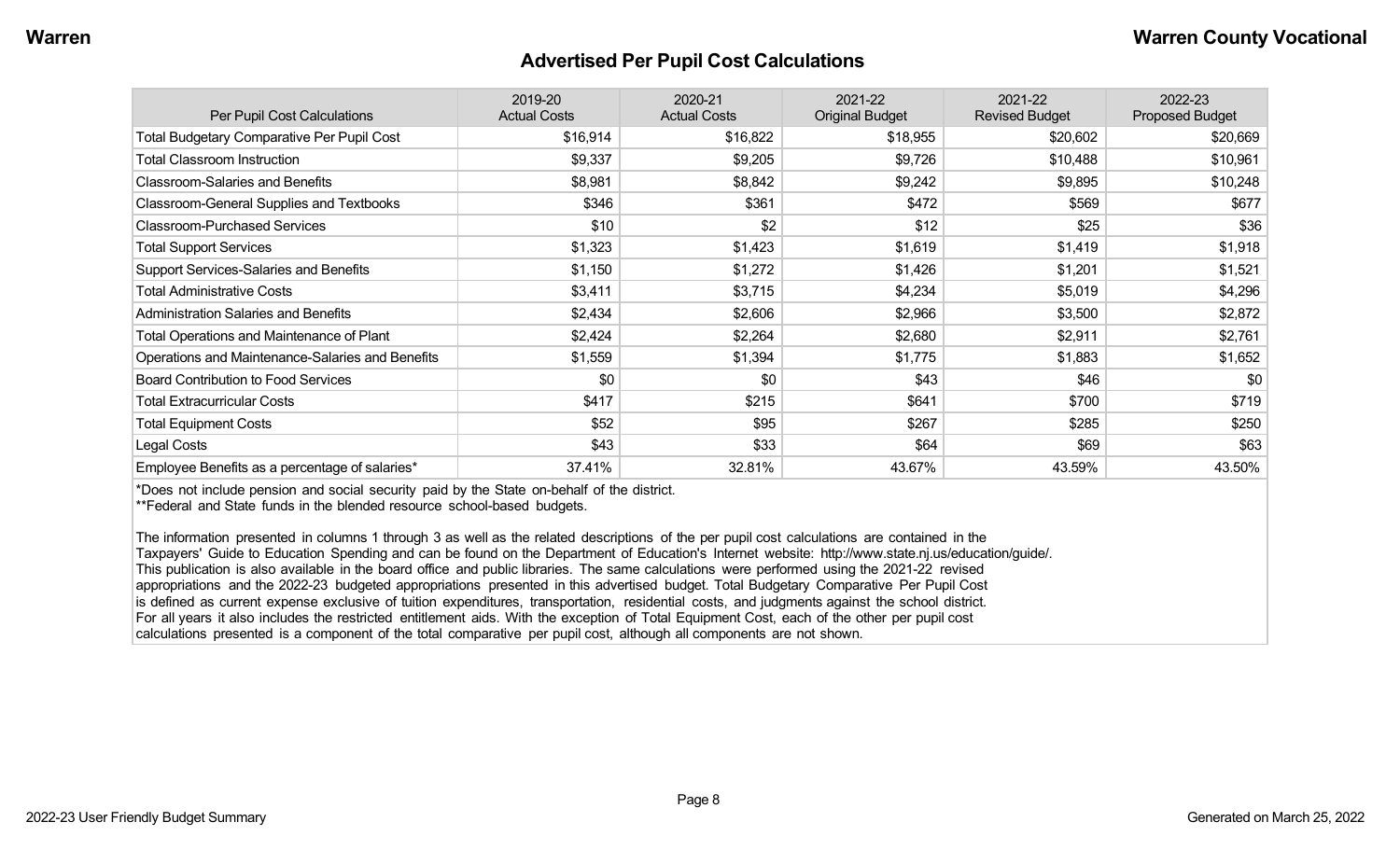|  | <b>Shared Services</b> |
|--|------------------------|
|--|------------------------|

| <b>Shared Service Category Type</b> | <b>Shared Service Category Description</b>                                                                                  | Amount<br>Saved<br>(Optional) |
|-------------------------------------|-----------------------------------------------------------------------------------------------------------------------------|-------------------------------|
| Insurance Coverages and Benefits    | We are part of ERIC West, a Joint Insurance Company                                                                         | $\overline{0}$                |
| Municipal/Public Works              | We work with the Commissioners on purchasing equipment and professional services                                            | $\overline{0}$                |
| Others                              | We provide a building to the DOE to house the Executive County Supt and BA                                                  | $\overline{0}$                |
| Professional Staff Development      | We work with other districts to combine PD thus offsetting the cost                                                         | $\overline{0}$                |
| Purchasing                          | We are members of multiple state and local co-ops as well as working with the WCCC to purchase items for our career classes | $\mathbf{0}$                  |
| <b>Special Education Services</b>   | We utilize HCESC to provide us with CST services                                                                            | $\overline{0}$                |
| Staffing - Other                    | We utilize HCESC to provide para professionals                                                                              | $\overline{0}$                |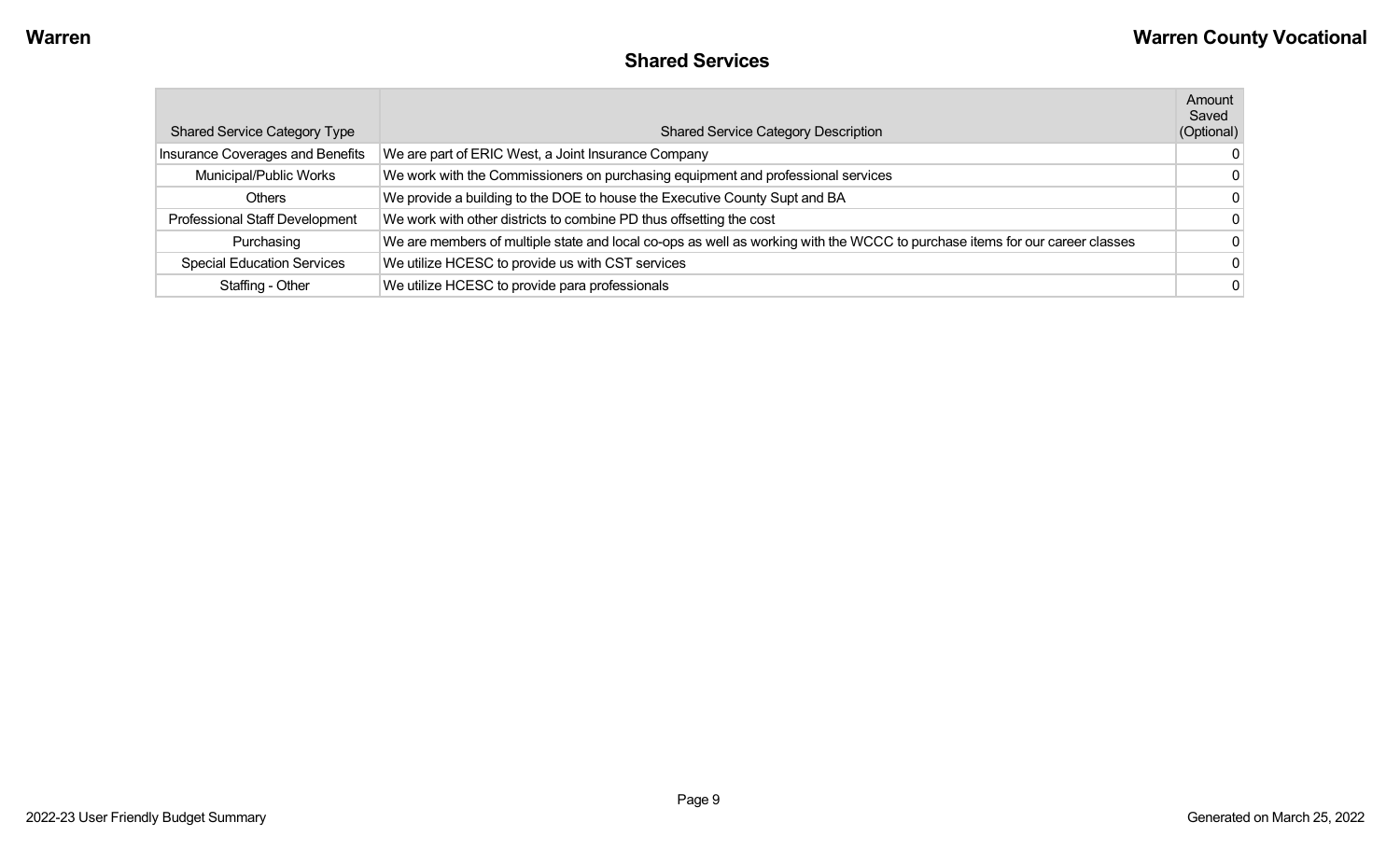| Name | Category                                                                                  | Measure                                 |
|------|-------------------------------------------------------------------------------------------|-----------------------------------------|
|      | <b>Job Title</b>                                                                          | Coordinator/Director/Manager/Supervisor |
|      | Job Title II                                                                              | <b>Nursing Director</b>                 |
|      | <b>Base Annual Salary Amount</b>                                                          | \$91,380                                |
|      | Full-Time Equivalent (FTE)                                                                | 1.0                                     |
|      | Shared with Another District?                                                             | N                                       |
|      | <b>Shared County</b>                                                                      | None Reported                           |
|      | <b>Shared District</b>                                                                    | None Reported                           |
|      | <b>Job Title Other District</b>                                                           | None Reported                           |
|      | Member of Collective Bargaining Unit (CBU)?                                               | N                                       |
|      | <b>Beginning Date of Contract</b>                                                         | 07/01/21                                |
|      | <b>End Date of Contract</b>                                                               | 06/30/22                                |
|      | <b>Contracted Number of Annual Work Days</b>                                              | 260                                     |
|      | <b>Contracted Number of Annual Vacation Days</b>                                          | 15                                      |
|      | <b>Contracted Number of Annual Sick Days</b>                                              | 12                                      |
|      | Aimee Salmon Contracted Number of Annual Personal Days                                    | 3                                       |
|      | <b>Contracted Number of Annual Consulting Days</b>                                        | $\Omega$                                |
|      | Number of Other Contracted Non-Working Days                                               | $\Omega$                                |
|      | Description of Other Contracted Non-Working Days                                          | None Reported                           |
|      | <b>Total Allowances Amount</b>                                                            | \$500                                   |
|      | <b>Total Bonuses Amount</b>                                                               | \$0                                     |
|      | <b>Total Stipends Amount</b>                                                              | \$0                                     |
|      | District Contributions Above Teacher Contract for Insurance (Health, Dental, Life, Other) | \$0                                     |
|      | District Contributions Above Teacher Contract for Retirement Plans                        | \$0                                     |
|      | <b>Total Contractual Post-Employment Benefit Amount</b>                                   | \$7,255                                 |
|      | Contractual Post-Employment Benefit Description of Payout of Sick days                    | \$75x81/2                               |
|      | Contractual Post-Employment Benefit Description of Payout of Vacation days                | \$351.46x12                             |
|      | Contractual Post-Employment Benefit Description of Payout of Personal days                | N/A                                     |
|      | Contractual Post-Employment Benefit Description of Other Benefits 1                       | None Reported                           |
|      | Contractual Post-Employment Benefit Description of Other Benefits 2                       | None Reported                           |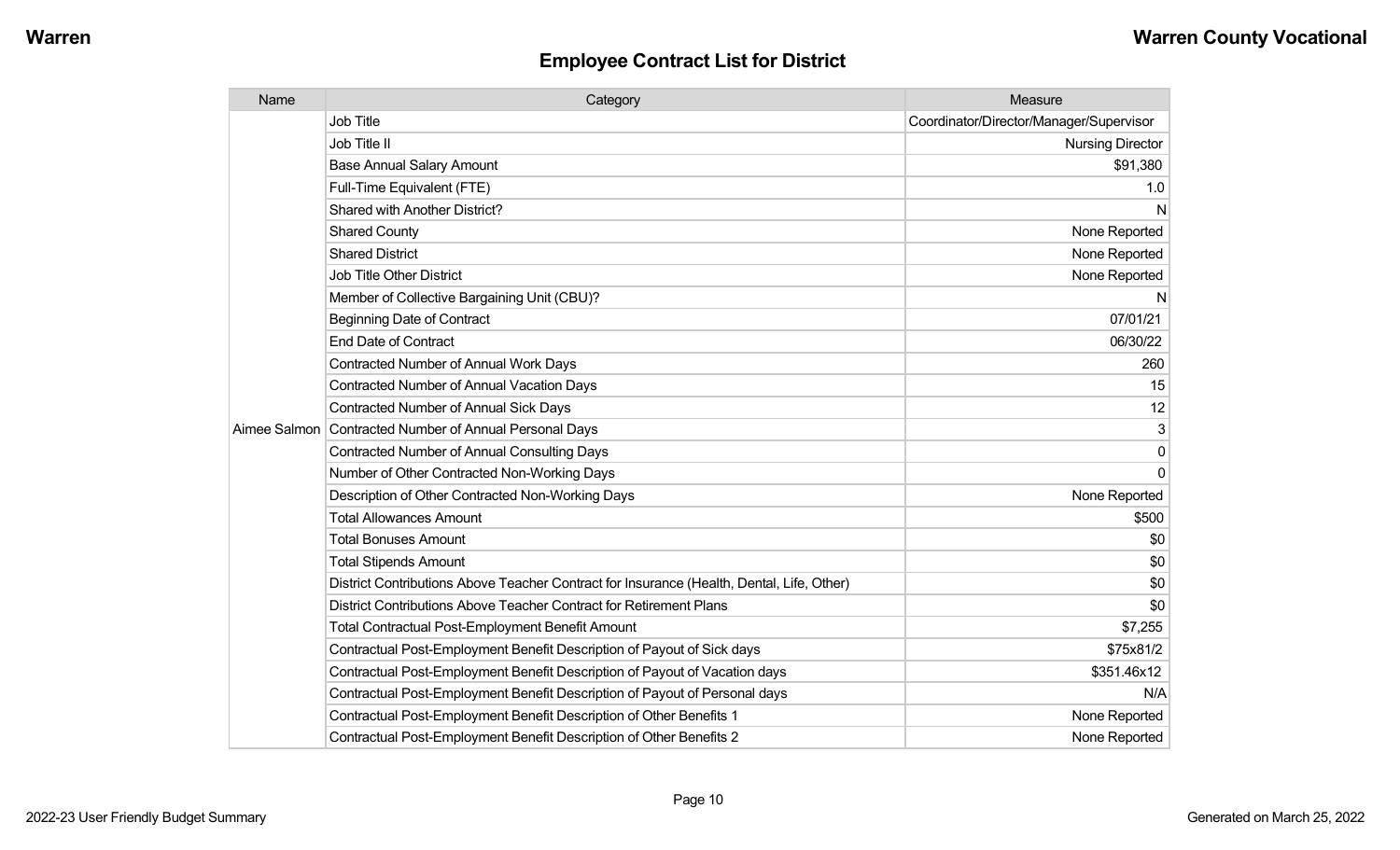| Name         | Category                                                                                 | Measure                       |
|--------------|------------------------------------------------------------------------------------------|-------------------------------|
|              | Contractual Post-Employment Benefit Description of Other Benefits 3                      | None Reported                 |
|              | Total Other/In-Kind Remuneration Amount                                                  | \$0                           |
|              | Description of Other/In-Kind Remuneration Annual Option to Buyback Sick Time in Cash     | None Reported                 |
|              | Description of Other/In-Kind Remuneration Annual Option to Buyback Vacation Time in Cash | None Reported                 |
|              | Description of Other/In-Kind Remuneration Annual Option to Buyback Personal Time in Cash | None Reported                 |
| Aimee Salmon | Description of Other/In-Kind Remuneration Annual Option to Other Remuneration 1          | None Reported                 |
|              | Description of Other/In-Kind Remuneration Annual Option to Other Remuneration 2          | None Reported                 |
|              | Description of Other/In-Kind Remuneration Annual Option to Other Remuneration 3          | None Reported                 |
|              | <b>Additional Comment 1</b>                                                              | None Reported                 |
|              | <b>Additional Comment 2</b>                                                              | None Reported                 |
|              | <b>Additional Comment 3</b>                                                              | None Reported                 |
|              | Job Title                                                                                | <b>Business Administrator</b> |
|              | Job Title II                                                                             | None Reported                 |
|              | <b>Base Annual Salary Amount</b>                                                         | \$154,669                     |
|              | Full-Time Equivalent (FTE)                                                               | 1.0                           |
|              | Shared with Another District?                                                            | N                             |
|              | <b>Shared County</b>                                                                     | None Reported                 |
|              | <b>Shared District</b>                                                                   | None Reported                 |
|              | Job Title Other District                                                                 | None Reported                 |
|              | Member of Collective Bargaining Unit (CBU)?                                              | N                             |
| Amy Barkman  | <b>Beginning Date of Contract</b>                                                        | 07/01/21                      |
|              | <b>End Date of Contract</b>                                                              | 06/30/22                      |
|              | Contracted Number of Annual Work Days                                                    | 260                           |
|              | <b>Contracted Number of Annual Vacation Days</b>                                         | 20                            |
|              | Contracted Number of Annual Sick Days                                                    | 12                            |
|              | Contracted Number of Annual Personal Days                                                | 3                             |
|              | <b>Contracted Number of Annual Consulting Days</b>                                       | $\mathbf{0}$                  |
|              | Number of Other Contracted Non-Working Days                                              | $\Omega$                      |
|              | Description of Other Contracted Non-Working Days                                         | None Reported                 |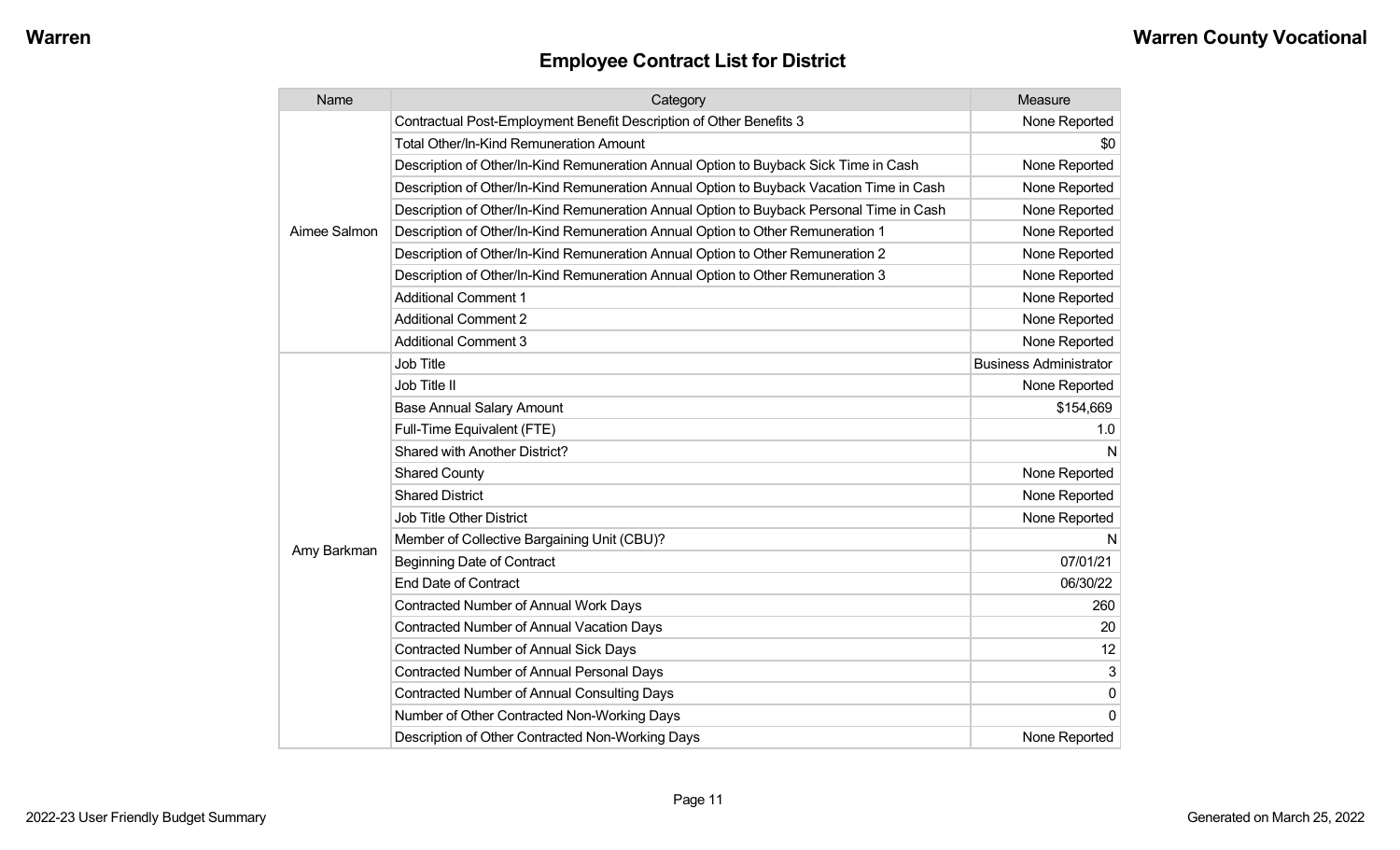| Name             | Category                                                                                  | Measure              |
|------------------|-------------------------------------------------------------------------------------------|----------------------|
|                  | <b>Total Allowances Amount</b>                                                            | \$3,860              |
|                  | <b>Total Bonuses Amount</b>                                                               | \$0                  |
|                  | <b>Total Stipends Amount</b>                                                              | \$0                  |
|                  | District Contributions Above Teacher Contract for Insurance (Health, Dental, Life, Other) | \$2,500              |
|                  | District Contributions Above Teacher Contract for Retirement Plans                        | \$0                  |
|                  | Total Contractual Post-Employment Benefit Amount                                          | \$26,898             |
|                  | Contractual Post-Employment Benefit Description of Payout of Sick days                    | Maximum allowed      |
|                  | Contractual Post-Employment Benefit Description of Payout of Vacation days                | Only upon separation |
|                  | Contractual Post-Employment Benefit Description of Payout of Personal days                | N/A                  |
|                  | Contractual Post-Employment Benefit Description of Other Benefits 1                       | None Reported        |
|                  | Contractual Post-Employment Benefit Description of Other Benefits 2                       | None Reported        |
| Amy Barkman      | Contractual Post-Employment Benefit Description of Other Benefits 3                       | None Reported        |
|                  | <b>Total Other/In-Kind Remuneration Amount</b>                                            | \$0                  |
|                  | Description of Other/In-Kind Remuneration Annual Option to Buyback Sick Time in Cash      | None Reported        |
|                  | Description of Other/In-Kind Remuneration Annual Option to Buyback Vacation Time in Cash  | None Reported        |
|                  | Description of Other/In-Kind Remuneration Annual Option to Buyback Personal Time in Cash  | None Reported        |
|                  | Description of Other/In-Kind Remuneration Annual Option to Other Remuneration 1           | None Reported        |
|                  | Description of Other/In-Kind Remuneration Annual Option to Other Remuneration 2           | None Reported        |
|                  | Description of Other/In-Kind Remuneration Annual Option to Other Remuneration 3           | None Reported        |
|                  | <b>Additional Comment 1</b>                                                               | None Reported        |
|                  | <b>Additional Comment 2</b>                                                               | None Reported        |
|                  | <b>Additional Comment 3</b>                                                               | None Reported        |
|                  | Job Title                                                                                 | Superintendent       |
| Derrick Forsythe | Job Title II                                                                              | None Reported        |
|                  | <b>Base Annual Salary Amount</b>                                                          | \$163,000            |
|                  | Full-Time Equivalent (FTE)                                                                | 1.0                  |
|                  | Shared with Another District?                                                             | N                    |
|                  | <b>Shared County</b>                                                                      | None Reported        |
|                  | <b>Shared District</b>                                                                    | None Reported        |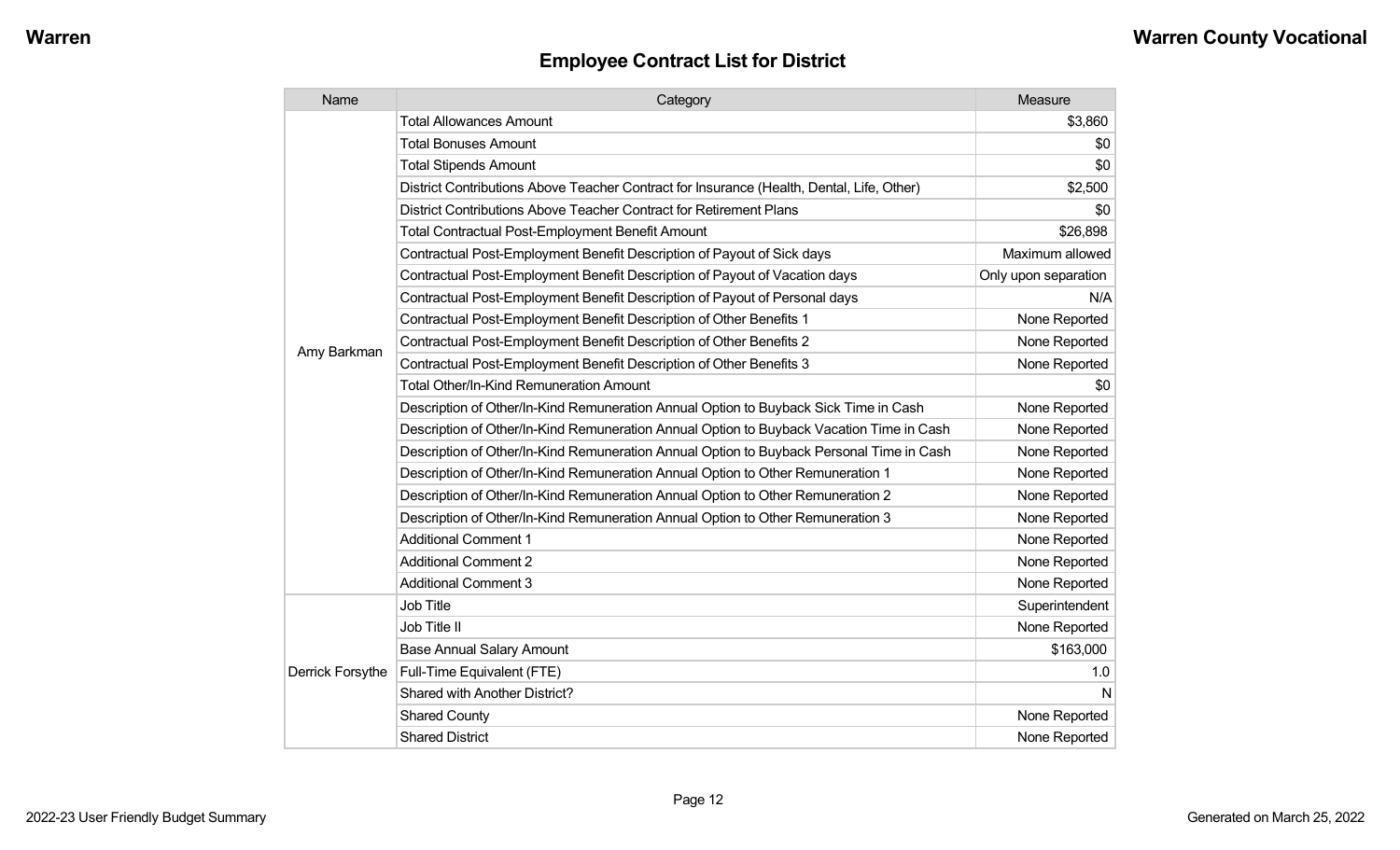| Name             | Category                                                                                  | Measure         |
|------------------|-------------------------------------------------------------------------------------------|-----------------|
|                  | <b>Job Title Other District</b>                                                           | None Reported   |
|                  | Member of Collective Bargaining Unit (CBU)?                                               | N               |
|                  | <b>Beginning Date of Contract</b>                                                         | 07/01/21        |
|                  | <b>End Date of Contract</b>                                                               | 06/30/24        |
|                  | Contracted Number of Annual Work Days                                                     | 260             |
|                  | <b>Contracted Number of Annual Vacation Days</b>                                          | 30              |
|                  | Contracted Number of Annual Sick Days                                                     | 12              |
|                  | Contracted Number of Annual Personal Days                                                 | 3               |
|                  | <b>Contracted Number of Annual Consulting Days</b>                                        | $\mathbf 0$     |
|                  | Number of Other Contracted Non-Working Days                                               | $\Omega$        |
|                  | Description of Other Contracted Non-Working Days                                          | None Reported   |
|                  | <b>Total Allowances Amount</b>                                                            | \$13,360        |
|                  | <b>Total Bonuses Amount</b>                                                               | \$0             |
|                  | <b>Total Stipends Amount</b>                                                              | \$0             |
| Derrick Forsythe | District Contributions Above Teacher Contract for Insurance (Health, Dental, Life, Other) | \$1,200         |
|                  | District Contributions Above Teacher Contract for Retirement Plans                        | \$0             |
|                  | <b>Total Contractual Post-Employment Benefit Amount</b>                                   | \$38,823        |
|                  | Contractual Post-Employment Benefit Description of Payout of Sick days                    | Maximum allowed |
|                  | Contractual Post-Employment Benefit Description of Payout of Vacation days                | \$626.92x38     |
|                  | Contractual Post-Employment Benefit Description of Payout of Personal days                | N/A             |
|                  | Contractual Post-Employment Benefit Description of Other Benefits 1                       | None Reported   |
|                  | Contractual Post-Employment Benefit Description of Other Benefits 2                       | None Reported   |
|                  | Contractual Post-Employment Benefit Description of Other Benefits 3                       | None Reported   |
|                  | Total Other/In-Kind Remuneration Amount                                                   | \$0             |
|                  | Description of Other/In-Kind Remuneration Annual Option to Buyback Sick Time in Cash      | None Reported   |
|                  | Description of Other/In-Kind Remuneration Annual Option to Buyback Vacation Time in Cash  | None Reported   |
|                  | Description of Other/In-Kind Remuneration Annual Option to Buyback Personal Time in Cash  | None Reported   |
|                  | Description of Other/In-Kind Remuneration Annual Option to Other Remuneration 1           | None Reported   |
|                  | Description of Other/In-Kind Remuneration Annual Option to Other Remuneration 2           | None Reported   |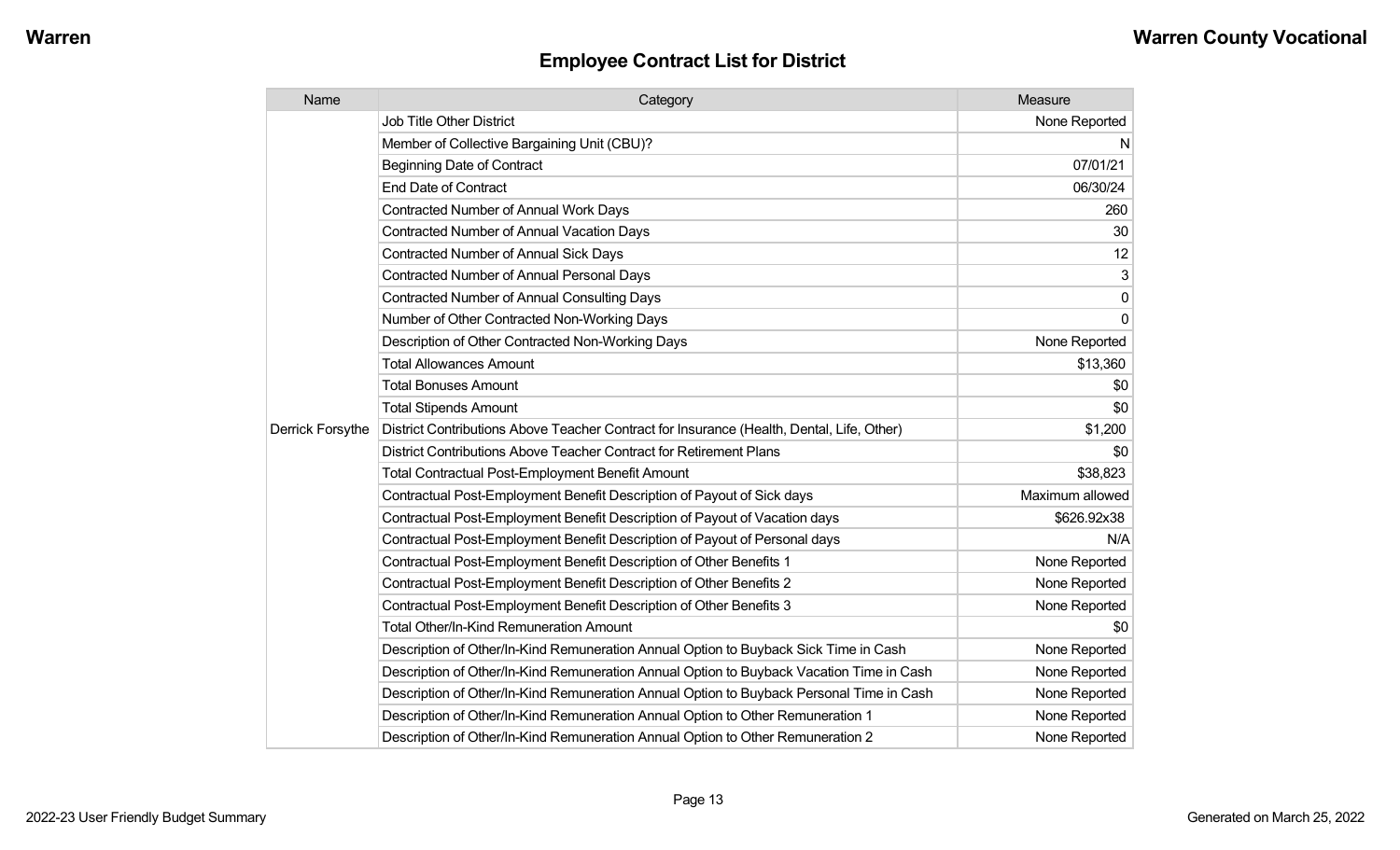| Name             | Category                                                                                  | Measure                      |
|------------------|-------------------------------------------------------------------------------------------|------------------------------|
| Derrick Forsythe | Description of Other/In-Kind Remuneration Annual Option to Other Remuneration 3           | None Reported                |
|                  | <b>Additional Comment 1</b>                                                               | None Reported                |
|                  | <b>Additional Comment 2</b>                                                               | None Reported                |
|                  | <b>Additional Comment 3</b>                                                               | None Reported                |
|                  | Job Title                                                                                 | Principal                    |
|                  | Job Title II                                                                              | None Reported                |
|                  | <b>Base Annual Salary Amount</b>                                                          | \$120,000                    |
|                  | Full-Time Equivalent (FTE)                                                                | 1.0                          |
|                  | Shared with Another District?                                                             | N                            |
|                  | <b>Shared County</b>                                                                      | None Reported                |
|                  | <b>Shared District</b>                                                                    | None Reported                |
|                  | <b>Job Title Other District</b>                                                           | None Reported                |
|                  | Member of Collective Bargaining Unit (CBU)?                                               | N                            |
|                  | <b>Beginning Date of Contract</b>                                                         | 07/01/21                     |
|                  | <b>End Date of Contract</b>                                                               | 06/30/22                     |
|                  | <b>Contracted Number of Annual Work Days</b>                                              | 260                          |
| Diana Mai        | <b>Contracted Number of Annual Vacation Days</b>                                          | 20                           |
|                  | Contracted Number of Annual Sick Days                                                     | 12                           |
|                  | Contracted Number of Annual Personal Days                                                 | 4                            |
|                  | <b>Contracted Number of Annual Consulting Days</b>                                        | $\Omega$                     |
|                  | Number of Other Contracted Non-Working Days                                               | $\Omega$                     |
|                  | Description of Other Contracted Non-Working Days                                          | None Reported                |
|                  | <b>Total Allowances Amount</b>                                                            | \$1,360                      |
|                  | <b>Total Bonuses Amount</b>                                                               | \$0                          |
|                  | <b>Total Stipends Amount</b>                                                              | \$0                          |
|                  | District Contributions Above Teacher Contract for Insurance (Health, Dental, Life, Other) | \$0                          |
|                  | District Contributions Above Teacher Contract for Retirement Plans                        | \$0                          |
|                  | <b>Total Contractual Post-Employment Benefit Amount</b>                                   | \$5,769                      |
|                  | Contractual Post-Employment Benefit Description of Payout of Sick days                    | N/A until 3 years of service |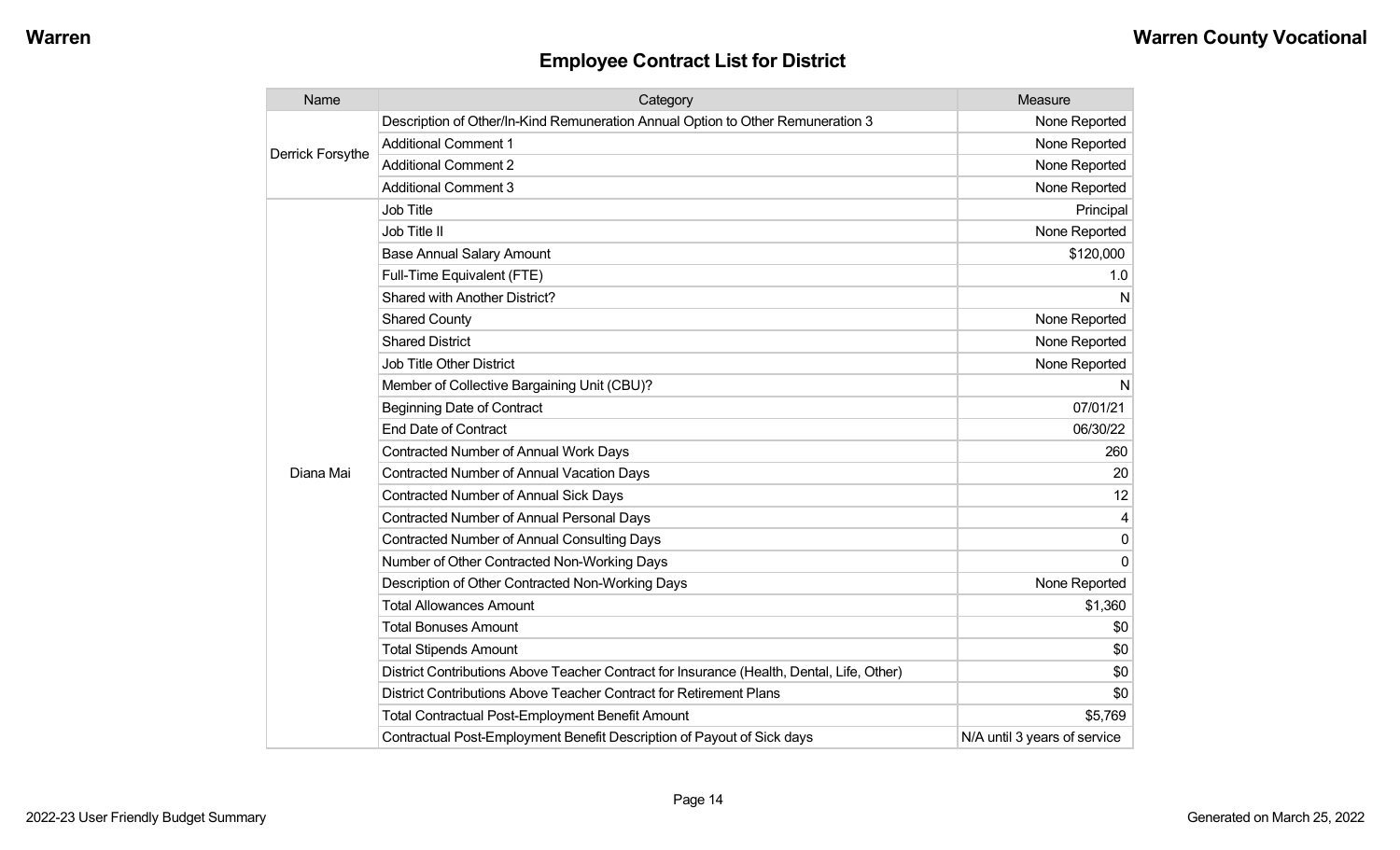| Name            | Category                                                                                 | Measure                    |
|-----------------|------------------------------------------------------------------------------------------|----------------------------|
|                 | Contractual Post-Employment Benefit Description of Payout of Vacation days               | \$461.54x12.50             |
|                 | Contractual Post-Employment Benefit Description of Payout of Personal days               | N/A                        |
|                 | Contractual Post-Employment Benefit Description of Other Benefits 1                      | None Reported              |
|                 | Contractual Post-Employment Benefit Description of Other Benefits 2                      | None Reported              |
|                 | Contractual Post-Employment Benefit Description of Other Benefits 3                      | None Reported              |
|                 | <b>Total Other/In-Kind Remuneration Amount</b>                                           | \$0                        |
|                 | Description of Other/In-Kind Remuneration Annual Option to Buyback Sick Time in Cash     | None Reported              |
| Diana Mai       | Description of Other/In-Kind Remuneration Annual Option to Buyback Vacation Time in Cash | None Reported              |
|                 | Description of Other/In-Kind Remuneration Annual Option to Buyback Personal Time in Cash | None Reported              |
|                 | Description of Other/In-Kind Remuneration Annual Option to Other Remuneration 1          | None Reported              |
|                 | Description of Other/In-Kind Remuneration Annual Option to Other Remuneration 2          | None Reported              |
|                 | Description of Other/In-Kind Remuneration Annual Option to Other Remuneration 3          | None Reported              |
|                 | <b>Additional Comment 1</b>                                                              | None Reported              |
|                 | <b>Additional Comment 2</b>                                                              | None Reported              |
|                 | <b>Additional Comment 3</b>                                                              | None Reported              |
|                 | Job Title                                                                                | <b>Assistant Principal</b> |
|                 | Job Title II                                                                             | None Reported              |
|                 | <b>Base Annual Salary Amount</b>                                                         | \$84,700                   |
|                 | Full-Time Equivalent (FTE)                                                               | 1.0                        |
|                 | <b>Shared with Another District?</b>                                                     | N                          |
|                 | <b>Shared County</b>                                                                     | None Reported              |
|                 | <b>Shared District</b>                                                                   | None Reported              |
| Jeffrey Tierney | Job Title Other District                                                                 | None Reported              |
|                 | Member of Collective Bargaining Unit (CBU)?                                              | N                          |
|                 | <b>Beginning Date of Contract</b>                                                        | 07/01/21                   |
|                 | <b>End Date of Contract</b>                                                              | 06/30/22                   |
|                 | Contracted Number of Annual Work Days                                                    | 260                        |
|                 | <b>Contracted Number of Annual Vacation Days</b>                                         | 20                         |
|                 | <b>Contracted Number of Annual Sick Days</b>                                             | 12                         |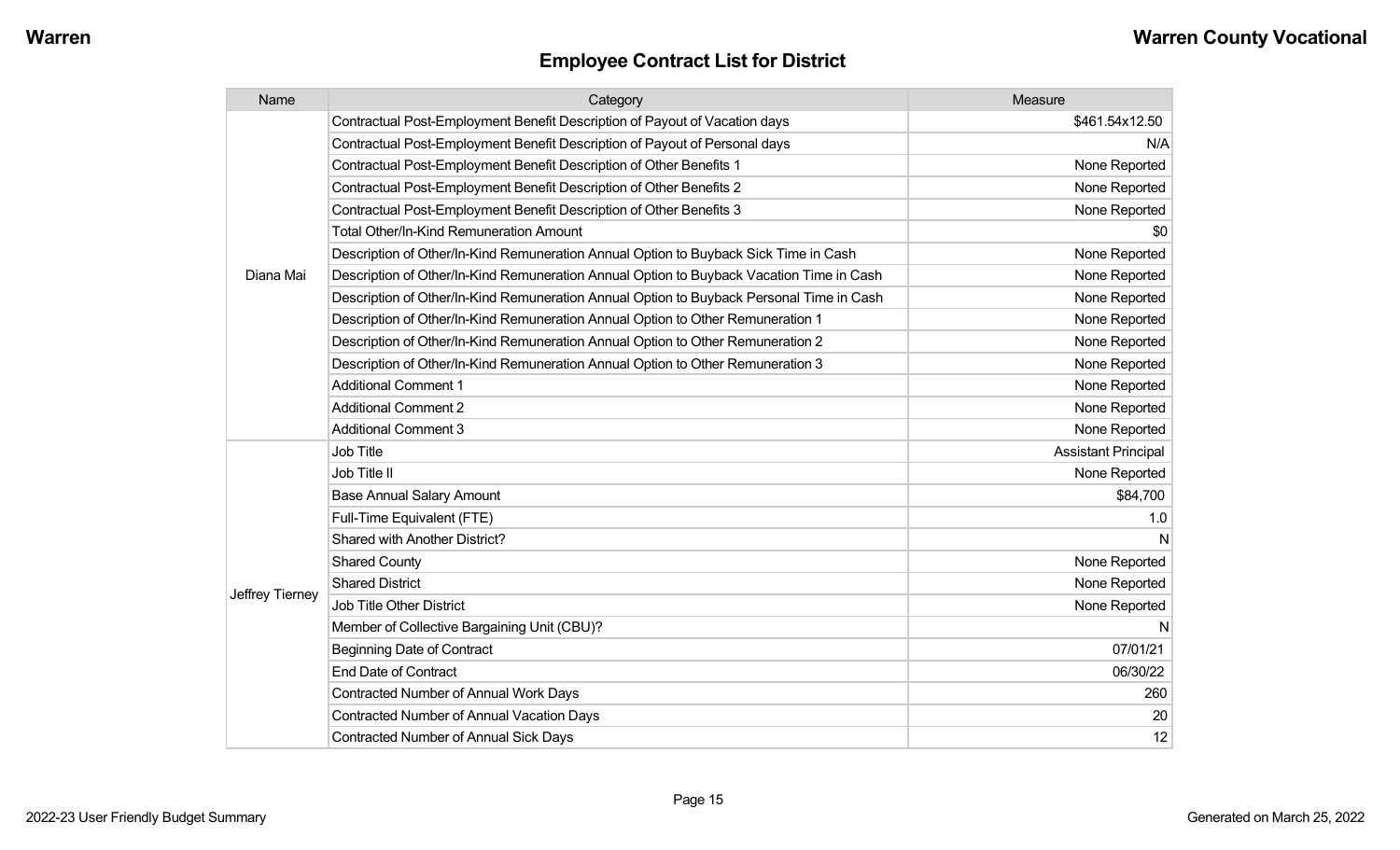| Name            | Category                                                                                  | Measure       |
|-----------------|-------------------------------------------------------------------------------------------|---------------|
|                 | <b>Contracted Number of Annual Personal Days</b>                                          | 4             |
|                 | <b>Contracted Number of Annual Consulting Days</b>                                        | $\Omega$      |
|                 | Number of Other Contracted Non-Working Days                                               | $\Omega$      |
|                 | Description of Other Contracted Non-Working Days                                          | None Reported |
|                 | <b>Total Allowances Amount</b>                                                            | \$1,360       |
|                 | <b>Total Bonuses Amount</b>                                                               | \$0           |
|                 | <b>Total Stipends Amount</b>                                                              | \$0           |
|                 | District Contributions Above Teacher Contract for Insurance (Health, Dental, Life, Other) | \$3,245       |
|                 | District Contributions Above Teacher Contract for Retirement Plans                        | \$0           |
|                 | <b>Total Contractual Post-Employment Benefit Amount</b>                                   | \$17,915      |
|                 | Contractual Post-Employment Benefit Description of Payout of Sick days                    | \$75x152      |
|                 | Contractual Post-Employment Benefit Description of Payout of Vacation days                | 325.77x20     |
|                 | Contractual Post-Employment Benefit Description of Payout of Personal days                | N/A           |
| Jeffrey Tierney | Contractual Post-Employment Benefit Description of Other Benefits 1                       | None Reported |
|                 | Contractual Post-Employment Benefit Description of Other Benefits 2                       | None Reported |
|                 | Contractual Post-Employment Benefit Description of Other Benefits 3                       | None Reported |
|                 | Total Other/In-Kind Remuneration Amount                                                   | \$0           |
|                 | Description of Other/In-Kind Remuneration Annual Option to Buyback Sick Time in Cash      | None Reported |
|                 | Description of Other/In-Kind Remuneration Annual Option to Buyback Vacation Time in Cash  | None Reported |
|                 | Description of Other/In-Kind Remuneration Annual Option to Buyback Personal Time in Cash  | None Reported |
|                 | Description of Other/In-Kind Remuneration Annual Option to Other Remuneration 1           | None Reported |
|                 | Description of Other/In-Kind Remuneration Annual Option to Other Remuneration 2           | None Reported |
|                 | Description of Other/In-Kind Remuneration Annual Option to Other Remuneration 3           | None Reported |
|                 | <b>Additional Comment 1</b>                                                               | None Reported |
|                 | <b>Additional Comment 2</b>                                                               | None Reported |
|                 | <b>Additional Comment 3</b>                                                               | None Reported |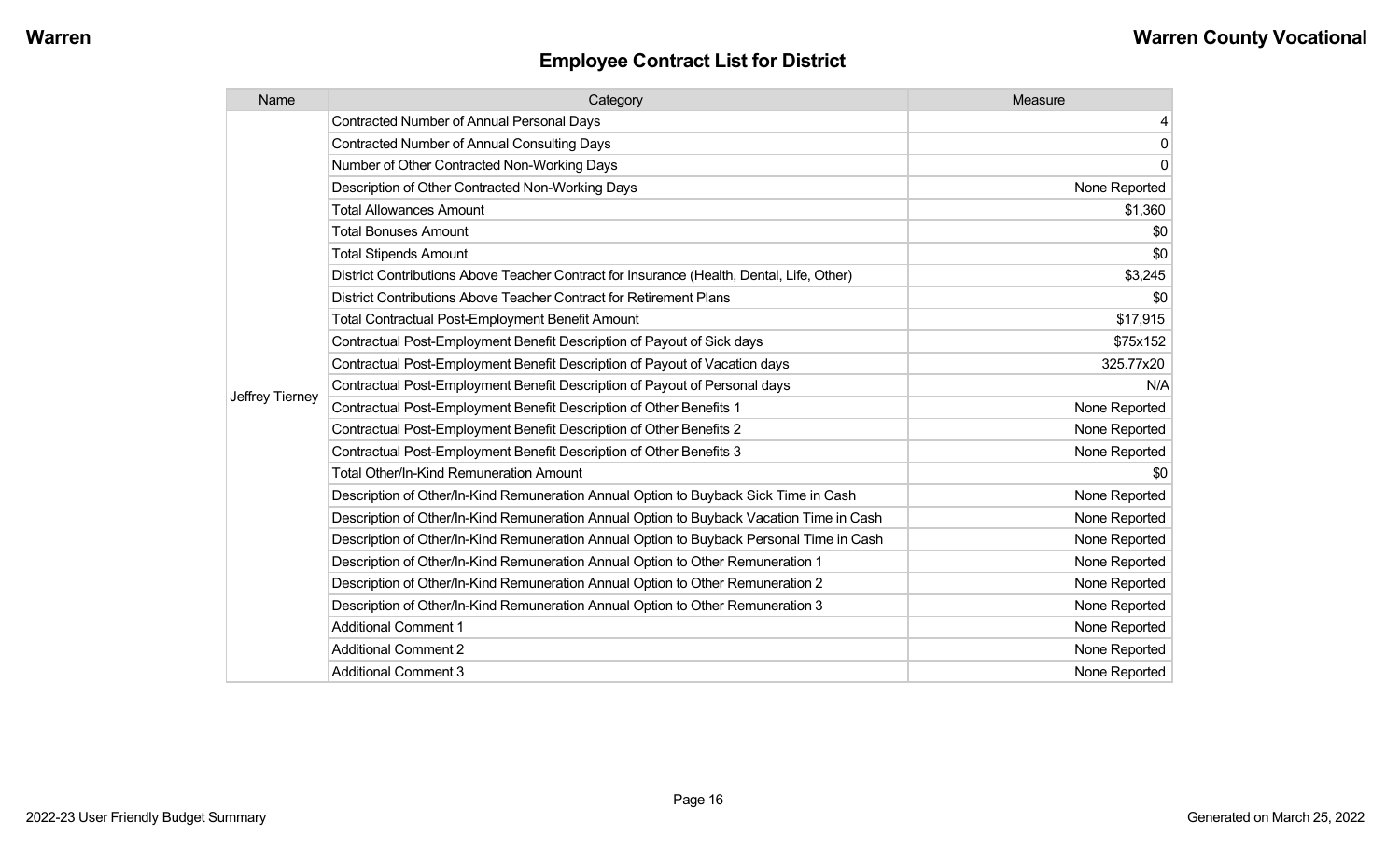| Name          | Category                                                                                  | Measure                                    |
|---------------|-------------------------------------------------------------------------------------------|--------------------------------------------|
|               | <b>Job Title</b>                                                                          | Coordinator/Director/Manager/Supervisor    |
|               | Job Title II                                                                              | Curriculum                                 |
|               | <b>Base Annual Salary Amount</b>                                                          | \$75,000                                   |
|               | Full-Time Equivalent (FTE)                                                                | 1.0                                        |
|               | Shared with Another District?                                                             | N                                          |
|               | <b>Shared County</b>                                                                      | None Reported                              |
|               | <b>Shared District</b>                                                                    | None Reported                              |
|               | <b>Job Title Other District</b>                                                           | None Reported                              |
|               | Member of Collective Bargaining Unit (CBU)?                                               | N                                          |
|               | <b>Beginning Date of Contract</b>                                                         | 07/01/21                                   |
|               | <b>End Date of Contract</b>                                                               | 06/30/22                                   |
|               | <b>Contracted Number of Annual Work Days</b>                                              | 230                                        |
|               | <b>Contracted Number of Annual Vacation Days</b>                                          | 10                                         |
|               | <b>Contracted Number of Annual Sick Days</b>                                              | 11                                         |
| Noreen Matias | <b>Contracted Number of Annual Personal Days</b>                                          |                                            |
|               | <b>Contracted Number of Annual Consulting Days</b>                                        | $\Omega$                                   |
|               | Number of Other Contracted Non-Working Days                                               | $\Omega$                                   |
|               | Description of Other Contracted Non-Working Days                                          | None Reported                              |
|               | <b>Total Allowances Amount</b>                                                            | \$1,360                                    |
|               | <b>Total Bonuses Amount</b>                                                               | \$0                                        |
|               | <b>Total Stipends Amount</b>                                                              | \$0                                        |
|               | District Contributions Above Teacher Contract for Insurance (Health, Dental, Life, Other) | \$0                                        |
|               | District Contributions Above Teacher Contract for Retirement Plans                        | \$0                                        |
|               | <b>Total Contractual Post-Employment Benefit Amount</b>                                   | \$2,885                                    |
|               | Contractual Post-Employment Benefit Description of Payout of Sick days                    | N/A until completion of 3 years of service |
|               | Contractual Post-Employment Benefit Description of Payout of Vacation days                | \$288.46x10                                |
|               | Contractual Post-Employment Benefit Description of Payout of Personal days                | N/A                                        |
|               | Contractual Post-Employment Benefit Description of Other Benefits 1                       | None Reported                              |
|               | Contractual Post-Employment Benefit Description of Other Benefits 2                       | None Reported                              |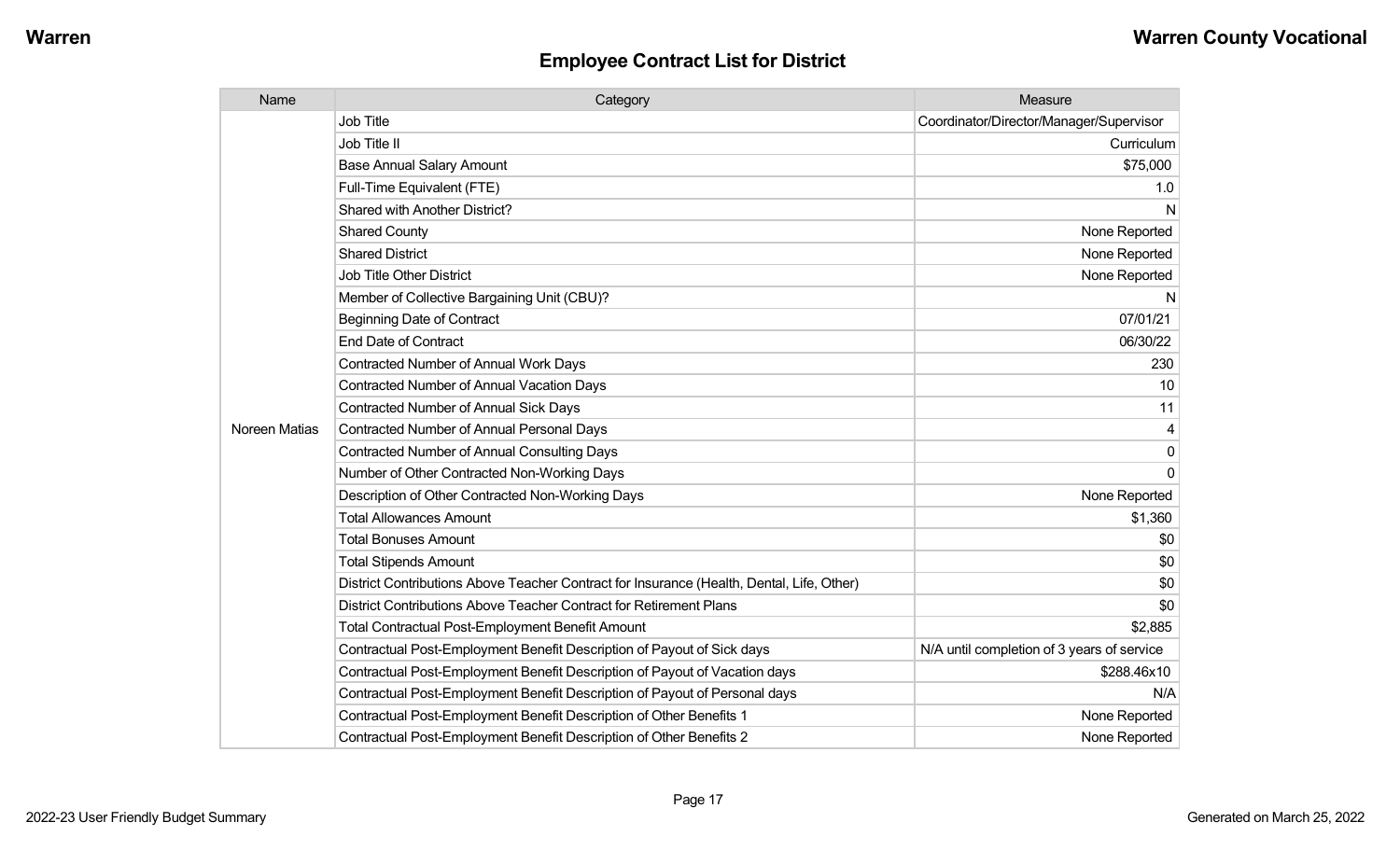| <b>Employee Contract List for District</b> |  |  |  |
|--------------------------------------------|--|--|--|
|--------------------------------------------|--|--|--|

| Name                  | Category                                                                                 | Measure                                 |
|-----------------------|------------------------------------------------------------------------------------------|-----------------------------------------|
|                       | Contractual Post-Employment Benefit Description of Other Benefits 3                      | None Reported                           |
|                       | <b>Total Other/In-Kind Remuneration Amount</b>                                           | \$0                                     |
|                       | Description of Other/In-Kind Remuneration Annual Option to Buyback Sick Time in Cash     | None Reported                           |
|                       | Description of Other/In-Kind Remuneration Annual Option to Buyback Vacation Time in Cash | None Reported                           |
|                       | Description of Other/In-Kind Remuneration Annual Option to Buyback Personal Time in Cash | None Reported                           |
| Noreen Matias         | Description of Other/In-Kind Remuneration Annual Option to Other Remuneration 1          | None Reported                           |
|                       | Description of Other/In-Kind Remuneration Annual Option to Other Remuneration 2          | None Reported                           |
|                       | Description of Other/In-Kind Remuneration Annual Option to Other Remuneration 3          | None Reported                           |
|                       | <b>Additional Comment 1</b>                                                              | None Reported                           |
|                       | <b>Additional Comment 2</b>                                                              | None Reported                           |
|                       | <b>Additional Comment 3</b>                                                              | None Reported                           |
|                       | Job Title                                                                                | Coordinator/Director/Manager/Supervisor |
|                       | Job Title II                                                                             | <b>Facilities</b>                       |
|                       | <b>Base Annual Salary Amount</b>                                                         | \$90,000                                |
|                       | Full-Time Equivalent (FTE)                                                               | 1.0                                     |
|                       | <b>Shared with Another District?</b>                                                     |                                         |
|                       | <b>Shared County</b>                                                                     | None Reported                           |
|                       | <b>Shared District</b>                                                                   | None Reported                           |
|                       | Job Title Other District                                                                 | None Reported                           |
|                       | Member of Collective Bargaining Unit (CBU)?                                              |                                         |
| <b>Raymond Mulvey</b> | <b>Beginning Date of Contract</b>                                                        | 07/01/21                                |
|                       | <b>End Date of Contract</b>                                                              | 06/30/22                                |
|                       | Contracted Number of Annual Work Days                                                    | 260                                     |
|                       | <b>Contracted Number of Annual Vacation Days</b>                                         | 20                                      |
|                       | Contracted Number of Annual Sick Days                                                    | 12                                      |
|                       | Contracted Number of Annual Personal Days                                                | 3                                       |
|                       | <b>Contracted Number of Annual Consulting Days</b>                                       | 0                                       |
|                       | Number of Other Contracted Non-Working Days                                              | $\Omega$                                |
|                       | Description of Other Contracted Non-Working Days                                         | None Reported                           |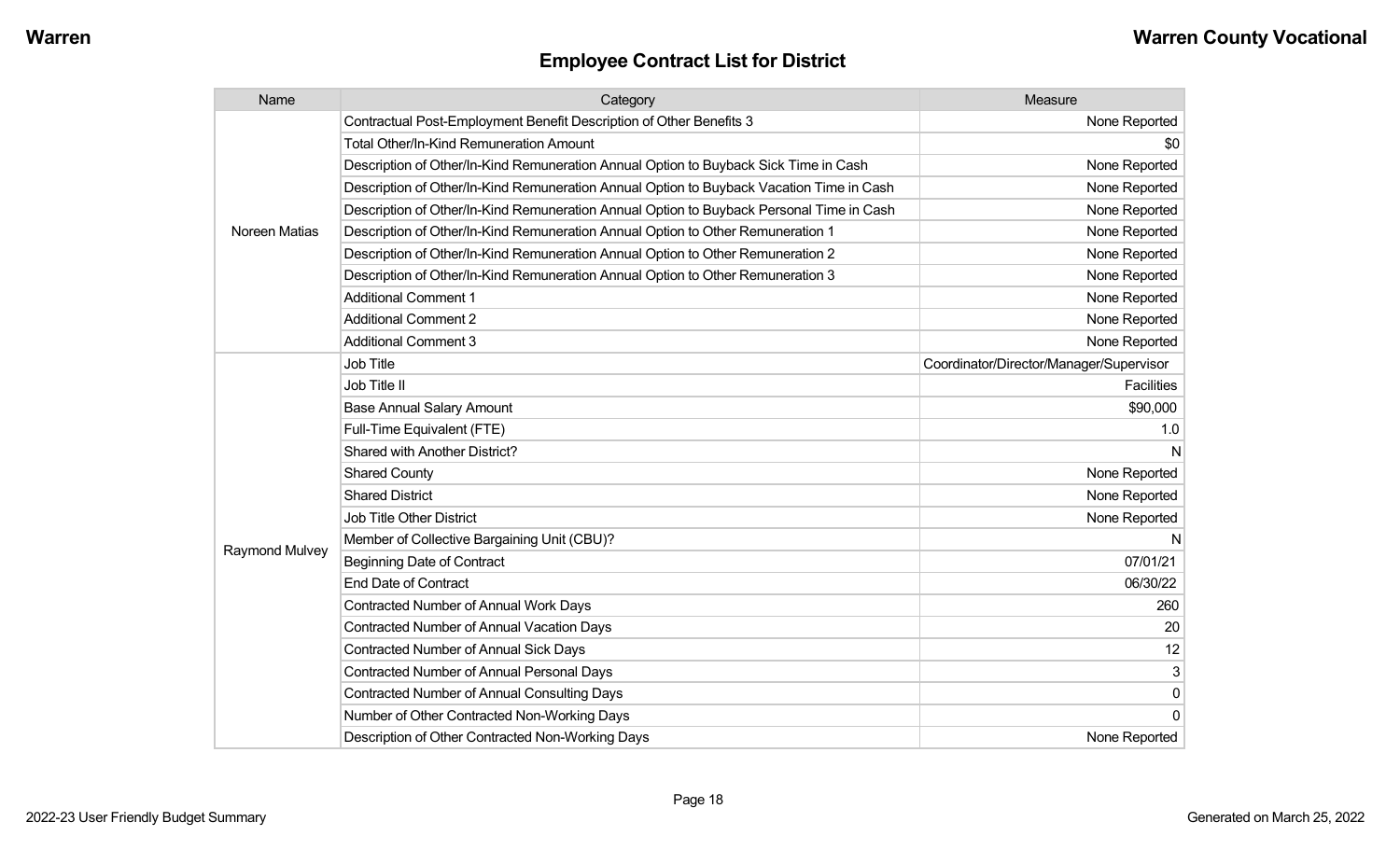| Name             | Category                                                                                  | Measure                            |
|------------------|-------------------------------------------------------------------------------------------|------------------------------------|
|                  | <b>Total Allowances Amount</b>                                                            | \$360                              |
|                  | <b>Total Bonuses Amount</b>                                                               | \$0                                |
|                  | <b>Total Stipends Amount</b>                                                              | \$0                                |
|                  | District Contributions Above Teacher Contract for Insurance (Health, Dental, Life, Other) | \$1,453                            |
|                  | District Contributions Above Teacher Contract for Retirement Plans                        | \$0                                |
|                  | <b>Total Contractual Post-Employment Benefit Amount</b>                                   | \$6,920                            |
|                  | Contractual Post-Employment Benefit Description of Payout of Sick days                    | N/A until after 3 years of service |
|                  | Contractual Post-Employment Benefit Description of Payout of Vacation days                | \$346x20                           |
|                  | Contractual Post-Employment Benefit Description of Payout of Personal days                | N/A                                |
|                  | Contractual Post-Employment Benefit Description of Other Benefits 1                       | None Reported                      |
| Raymond Mulvey   | Contractual Post-Employment Benefit Description of Other Benefits 2                       | None Reported                      |
|                  | Contractual Post-Employment Benefit Description of Other Benefits 3                       | None Reported                      |
|                  | Total Other/In-Kind Remuneration Amount                                                   | \$0                                |
|                  | Description of Other/In-Kind Remuneration Annual Option to Buyback Sick Time in Cash      | None Reported                      |
|                  | Description of Other/In-Kind Remuneration Annual Option to Buyback Vacation Time in Cash  | None Reported                      |
|                  | Description of Other/In-Kind Remuneration Annual Option to Buyback Personal Time in Cash  | None Reported                      |
|                  | Description of Other/In-Kind Remuneration Annual Option to Other Remuneration 1           | None Reported                      |
|                  | Description of Other/In-Kind Remuneration Annual Option to Other Remuneration 2           | None Reported                      |
|                  | Description of Other/In-Kind Remuneration Annual Option to Other Remuneration 3           | None Reported                      |
|                  | <b>Additional Comment 1</b>                                                               | None Reported                      |
|                  | <b>Additional Comment 2</b>                                                               | None Reported                      |
|                  | <b>Additional Comment 3</b>                                                               | None Reported                      |
|                  | <b>Job Title</b>                                                                          | Information Technology             |
| Robert Cammarota | Job Title II                                                                              | None Reported                      |
|                  | <b>Base Annual Salary Amount</b>                                                          | \$85,199                           |
|                  | Full-Time Equivalent (FTE)                                                                | 1.0                                |
|                  | Shared with Another District?                                                             | N                                  |
|                  | <b>Shared County</b>                                                                      | None Reported                      |
|                  | <b>Shared District</b>                                                                    | None Reported                      |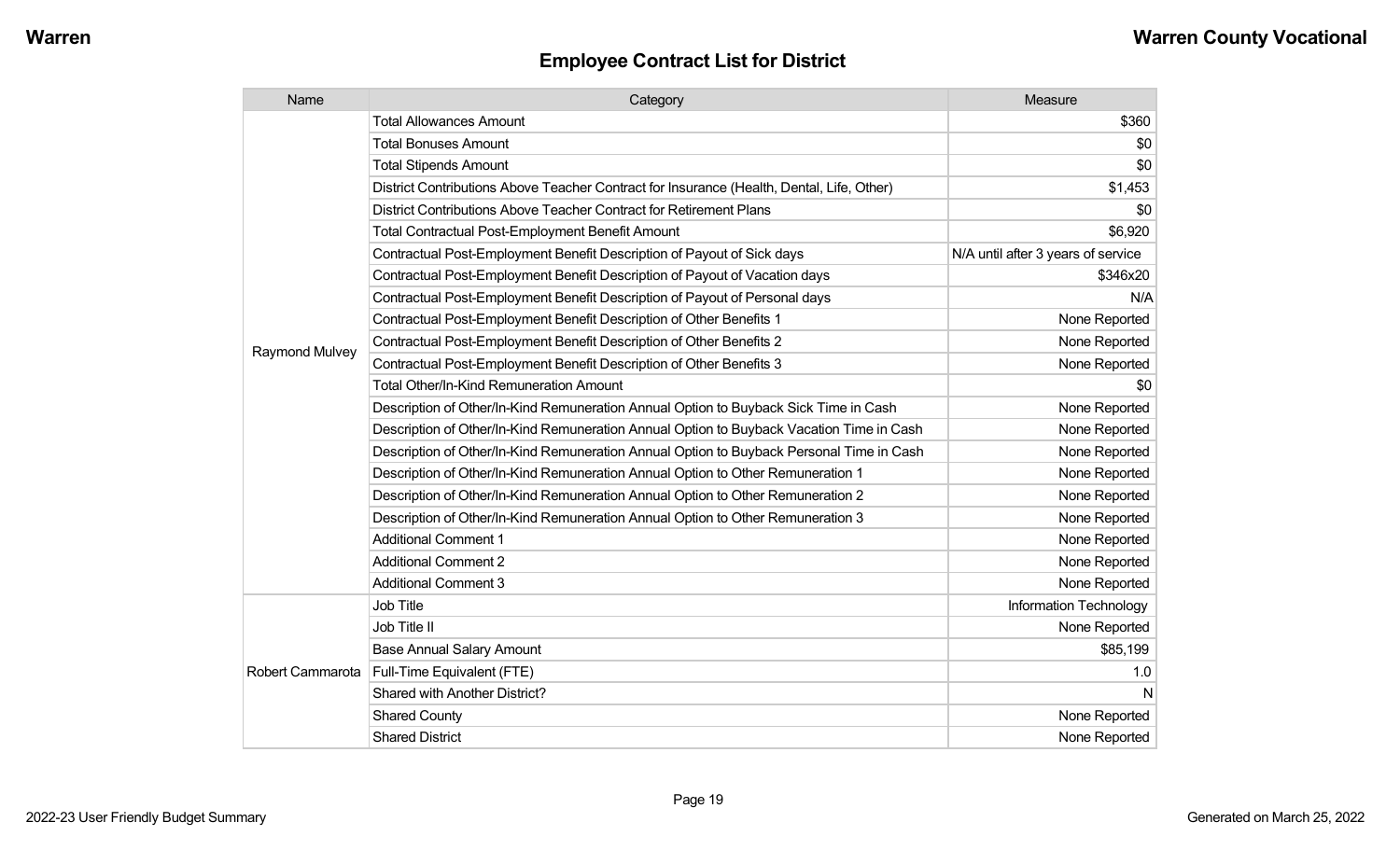| Name             | Category                                                                                  | Measure              |
|------------------|-------------------------------------------------------------------------------------------|----------------------|
|                  | <b>Job Title Other District</b>                                                           | None Reported        |
|                  | Member of Collective Bargaining Unit (CBU)?                                               | N                    |
|                  | <b>Beginning Date of Contract</b>                                                         | 07/01/21             |
|                  | <b>End Date of Contract</b>                                                               | 06/30/22             |
|                  | Contracted Number of Annual Work Days                                                     | 260                  |
|                  | <b>Contracted Number of Annual Vacation Days</b>                                          | 20                   |
|                  | <b>Contracted Number of Annual Sick Days</b>                                              | 12                   |
|                  | <b>Contracted Number of Annual Personal Days</b>                                          | 4                    |
|                  | Contracted Number of Annual Consulting Days                                               | $\pmb{0}$            |
|                  | Number of Other Contracted Non-Working Days                                               | 0                    |
|                  | Description of Other Contracted Non-Working Days                                          | None Reported        |
|                  | <b>Total Allowances Amount</b>                                                            | \$860                |
|                  | <b>Total Bonuses Amount</b>                                                               | \$0                  |
|                  | <b>Total Stipends Amount</b>                                                              | \$0                  |
| Robert Cammarota | District Contributions Above Teacher Contract for Insurance (Health, Dental, Life, Other) | \$1,453              |
|                  | District Contributions Above Teacher Contract for Retirement Plans                        | \$0                  |
|                  | <b>Total Contractual Post-Employment Benefit Amount</b>                                   | \$15,352             |
|                  | Contractual Post-Employment Benefit Description of Payout of Sick days                    | \$75 x 117.50        |
|                  | Contractual Post-Employment Benefit Description of Payout of Vacation days                | Only upon separation |
|                  | Contractual Post-Employment Benefit Description of Payout of Personal days                | N/A                  |
|                  | Contractual Post-Employment Benefit Description of Other Benefits 1                       | None Reported        |
|                  | Contractual Post-Employment Benefit Description of Other Benefits 2                       | None Reported        |
|                  | Contractual Post-Employment Benefit Description of Other Benefits 3                       | None Reported        |
|                  | Total Other/In-Kind Remuneration Amount                                                   | \$0                  |
|                  | Description of Other/In-Kind Remuneration Annual Option to Buyback Sick Time in Cash      | None Reported        |
|                  | Description of Other/In-Kind Remuneration Annual Option to Buyback Vacation Time in Cash  | None Reported        |
|                  | Description of Other/In-Kind Remuneration Annual Option to Buyback Personal Time in Cash  | None Reported        |
|                  | Description of Other/In-Kind Remuneration Annual Option to Other Remuneration 1           | None Reported        |
|                  | Description of Other/In-Kind Remuneration Annual Option to Other Remuneration 2           | None Reported        |